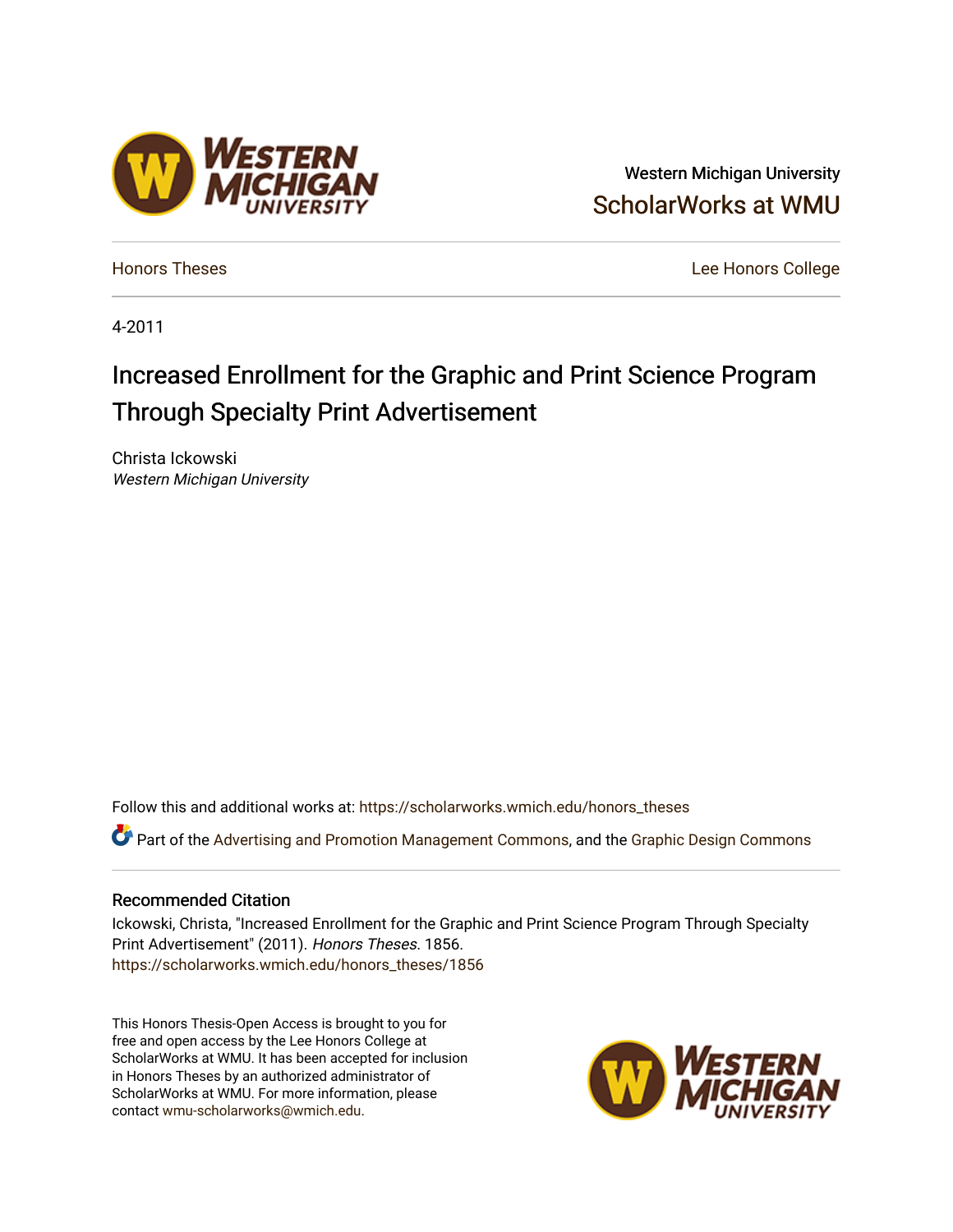IMAG 4850: Research and Design/Honors Thesis

# *Increased Enrollment for the Graphic and Print Science*

# *Program through Specialty Print Advertisement*

Christa Ickowski

Western Michigan University

Advisors: Larry Ahleman; Tom Joyce, Ph.D.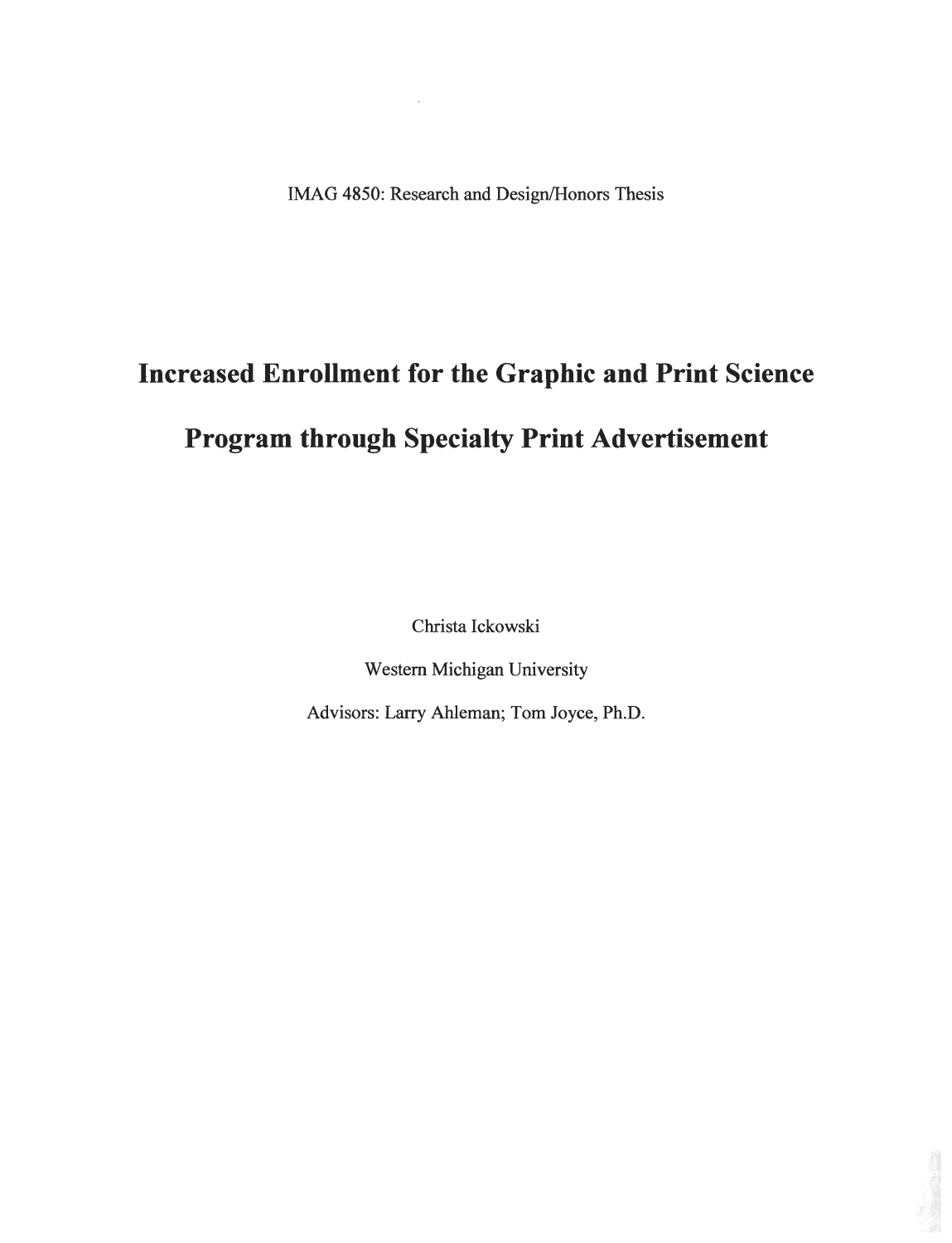#### *Abstract*

This project evaluates whether a mailer (containing information on the Graphic and Print Science program) that is folded in a unique manner and containing color graphics would attract more students to the program. With this printed piece, we will demonstrate the capabilities of our students and our program which will attract more motivated students who wish to pursue the Graphic and Print Science field.

The current method of advertising our program consists of sending form letters which tend to be of little interest to the target audience of high school graphic arts students. With a specialty folded, 4-color mailing in a brightly colored envelope, the high school student would more likely become interested in the Graphics and Print Science program and actually take the time to look at the information presented by the piece.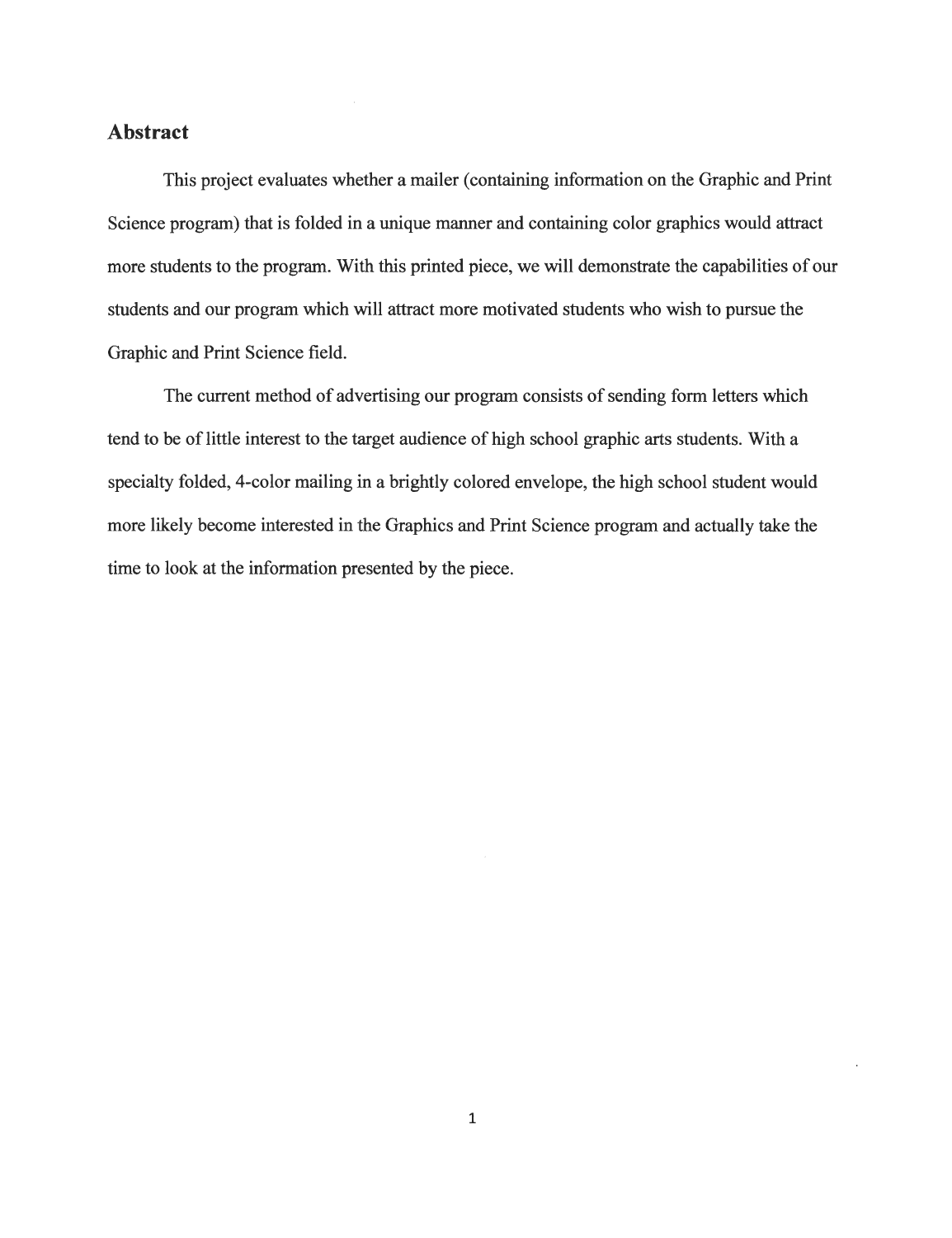## **Table** of Contents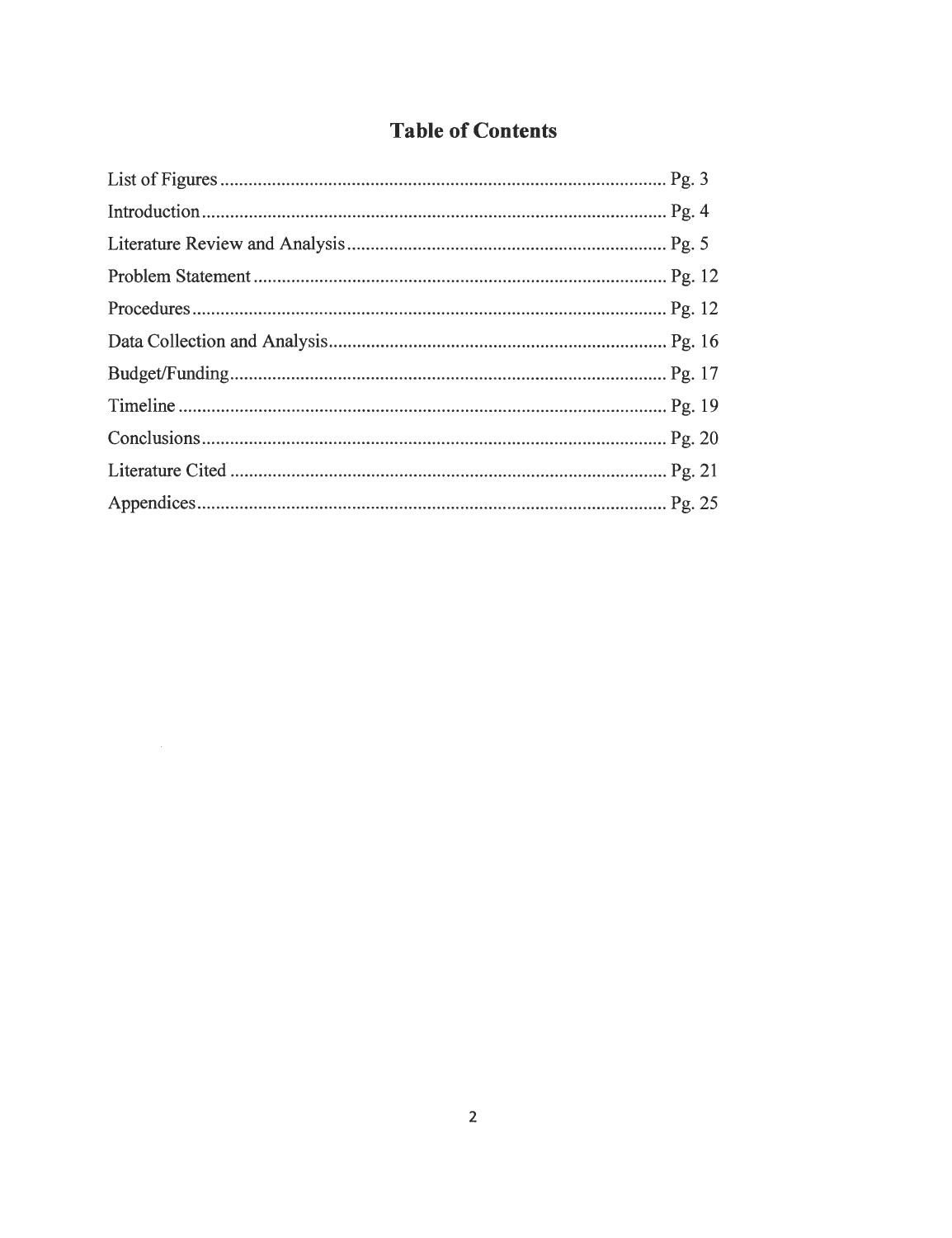## *List of Figures*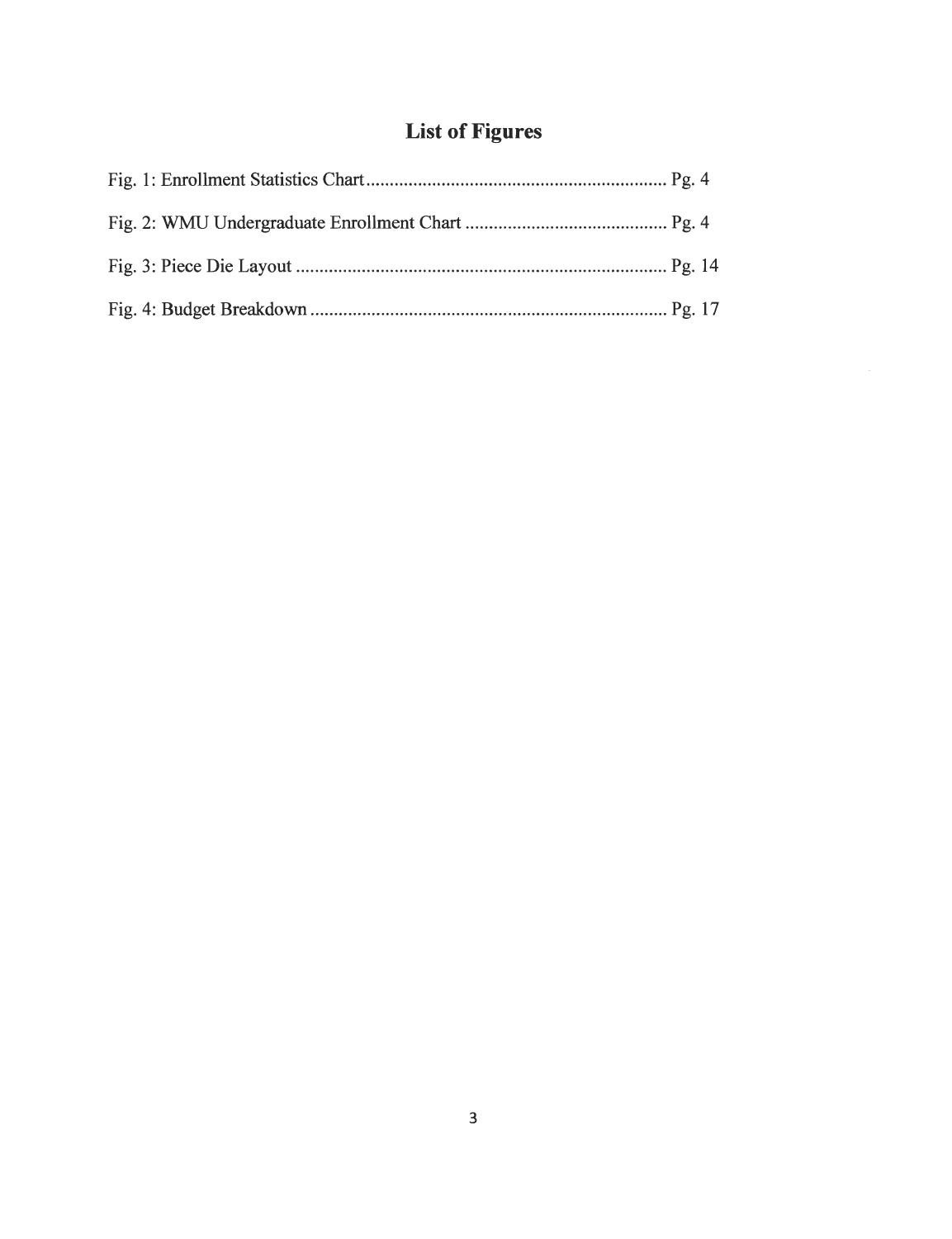#### *Introduction*

In this digital age, the Graphic and Print Science (GPS) program must find ways to combat the loss of print media while attracting students to the program. In order to attract students, the program must determine what types of media will garner the largest number of high



Figure 1: Graphics and Print Science Enrollment Trends

quality students. This project is focusing on print media as a method of emphasizing the quality of the program and reinforcing the need for printed material.

Enrollment for the GPS

years (Figure 1). Using the Primary Program Preference reports developed by the Western Michigan University Office of Student Academic and Institutional Research, the enrollment from

2005 to 2010 has decreased from 96 students in Fall 2007 to the current 72 students (Western Michigan University Office of Student Academic and Institutional Research, 2005-2010 spreadsheets). However, enrollment for the university as a whole has increased





(Figure 2). While direct contact with the students remains one of the best methods of reaching out to students follow-up is required in order to keep the students interested (Martin, 2000). The current form letter method of marketing the program does not appeal to this upcoming college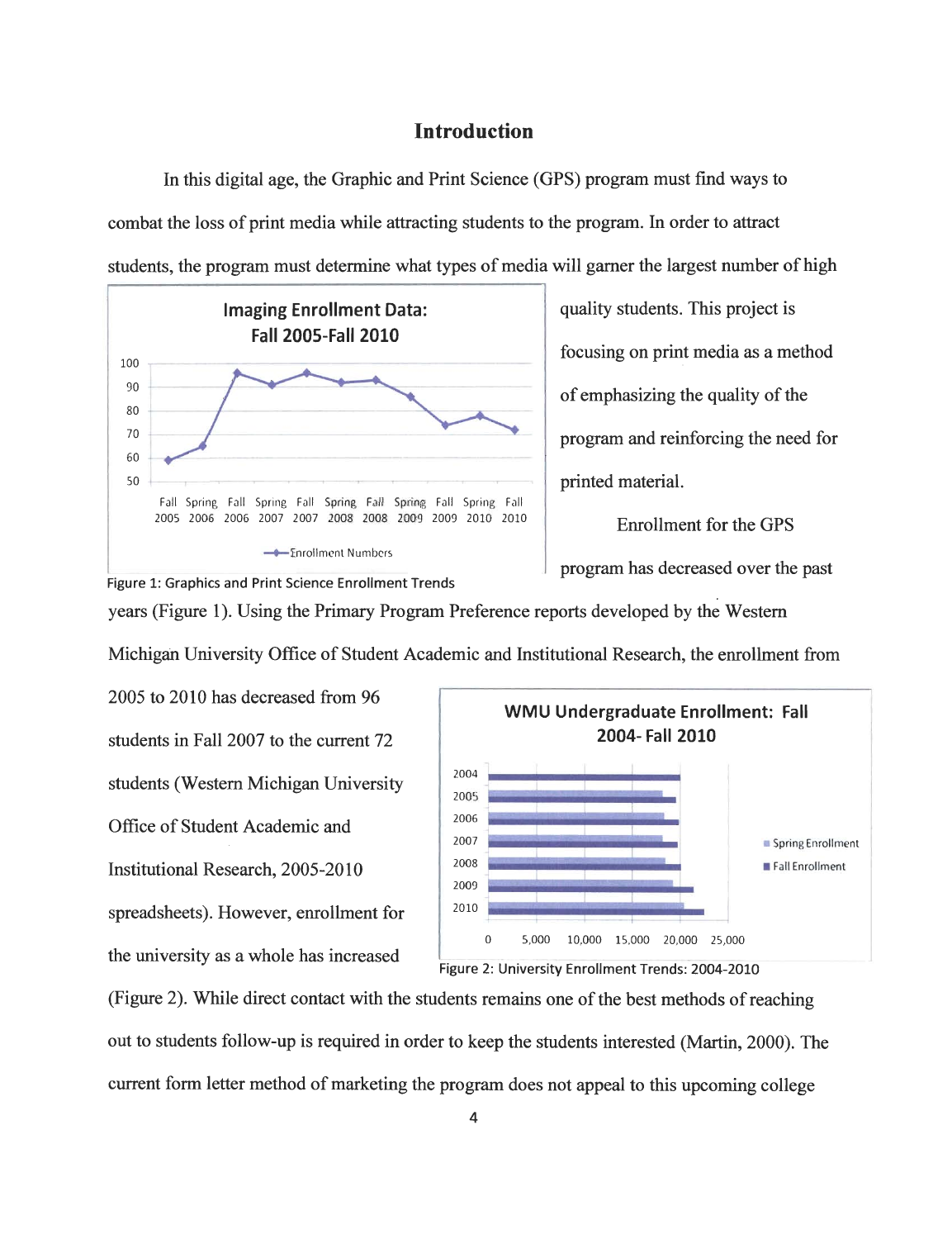generation; full color graphics and personalization due to digital capabilities are fast becoming the norm (Haymarket Business Publications Ltd., 2005).

#### *Literature Review and Analysis*

Conrad (2001) discussed academic reputation of a secondary education institution and how the academic reputation of an institution affects the potential student's decision to attend that university. While many aspects of a college affect the way a student chooses a college, it is important to pinpoint which areas have the most effect. Without knowing what the student is looking for, the college cannot hope to effectively market to potential new students.

Surveys were used in this article to collect student data. Of the 1,004 students who received this survey, only 198 students responded (Conrad, 2001). The response rate of 198 students is close to 20% of the total surveys sent. This is an indication that high school student responses may be difficult to garner, something I will keep in mind when I send out the response cards for IMAG 4860. The researchers in this project were able to make conclusions based on this rate, so I will aim for the same rate of response.

Several key points were listed in this article which will help me in developing a piece of mail for our potential students. While it did not list specifics for a university program, the article touched on areas in the university that could be emphasized in a mailing to attract students. In previous studies listed in this article students listed obtaining a job after graduation and faculty expertise factored greatly into a university's academic reputation. In the study reported in the article, the academic reputation of the university was the key hypothesis- will students be more likely to attend a college with a perceived higher academic reputation. Which academic factors affect how they perceive academic reputation? Results indicate that creating a rigorous curriculum, enhancing the selectivity of the university and adding more social/cultural activities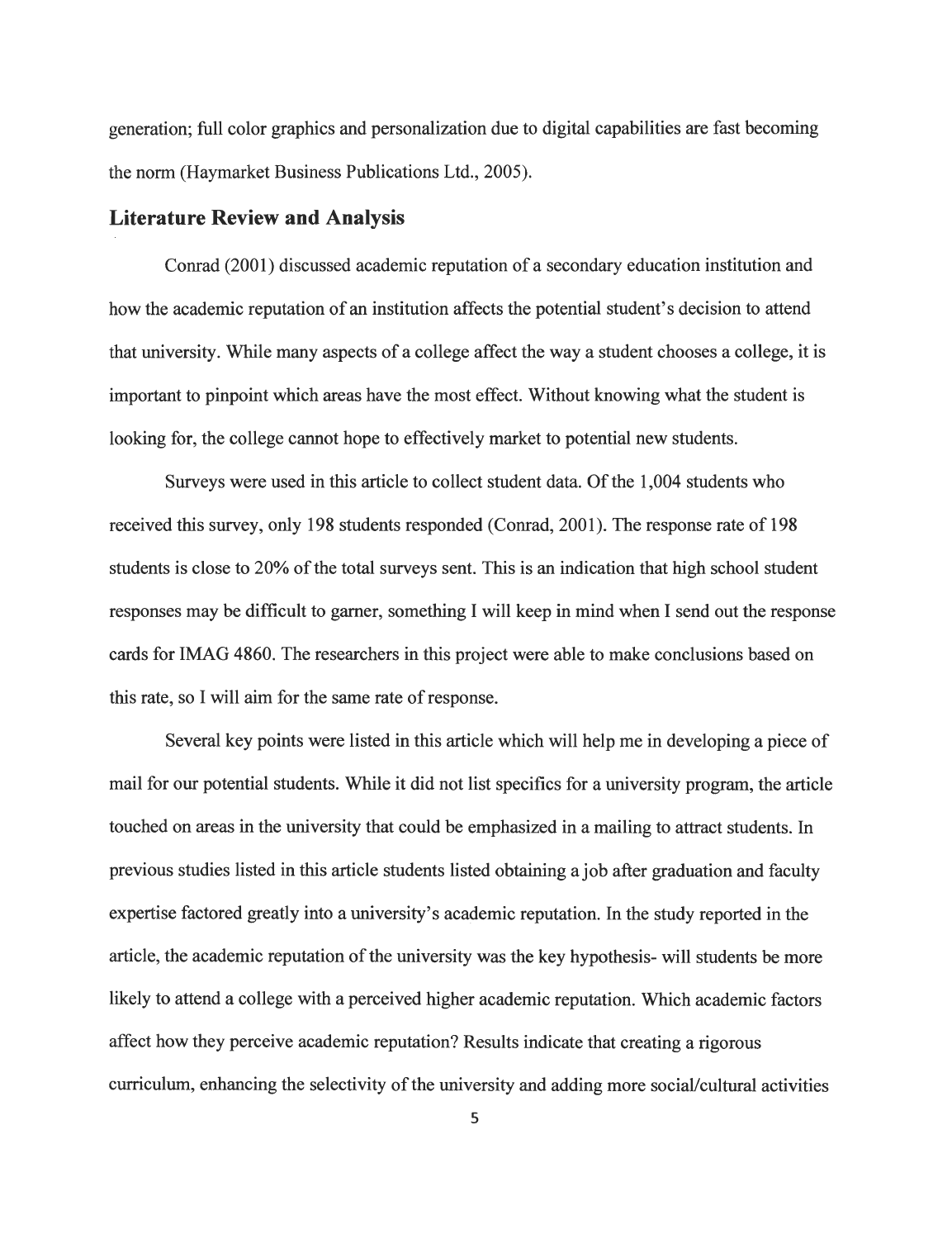would all increase a perceived academic reputation, but only the rigorous curriculum would enhance the desire to attend (other areas increased the desire to attend, but these were the top 3 academic reputation enhancers). As such, the article addresses some areas which I may need to incorporate in any mailing I send to students. While areas of academic reputation must be included, other considerations must be made from a general marketing standpoint.

Marketing techniques tend to transcend beyond the area in which they are applied, as I noted in the article "Changes in Retailing, Print Technology will Force Focus on Customer Needs" (Klass, 1999). Though focused on the paper industry, Klass (1999) also emphasized the need for customer focus and attention also applies to attracting potential students. The trend in this article was toward producing lower-cost commodity goods that have a broad appeal and are not specific to any one customer. In this way, the companies are cheating themselves and the customer because there is no value-added in these items and the customer may receive the same type of items anywhere (Klass, 1999). This is true for college mailings- any college can send out a brochure or form letter but it doesn't really say much for the college. The student becomes inundated with all of this information and the universities start to appear as one giant form letter.

Understanding the generation that the marketing is directed toward means knowing what they want and how they want it. This generation is attracted to colorful items, but lack the attention span needed to read a novel of information on a university (Klass, 1999). As such, the marketer must harness these facts into something the customer will understand and wish to understand. If there is no gratification for the student, they will not even bother. Novelty may be one of the keys to grabbing the attention of future students (Klass, 1999). Using a printed piece that pops up could be engaging and allow for more time to instill the desired information into the student's memory. If we take the example from the article, we need to market to the student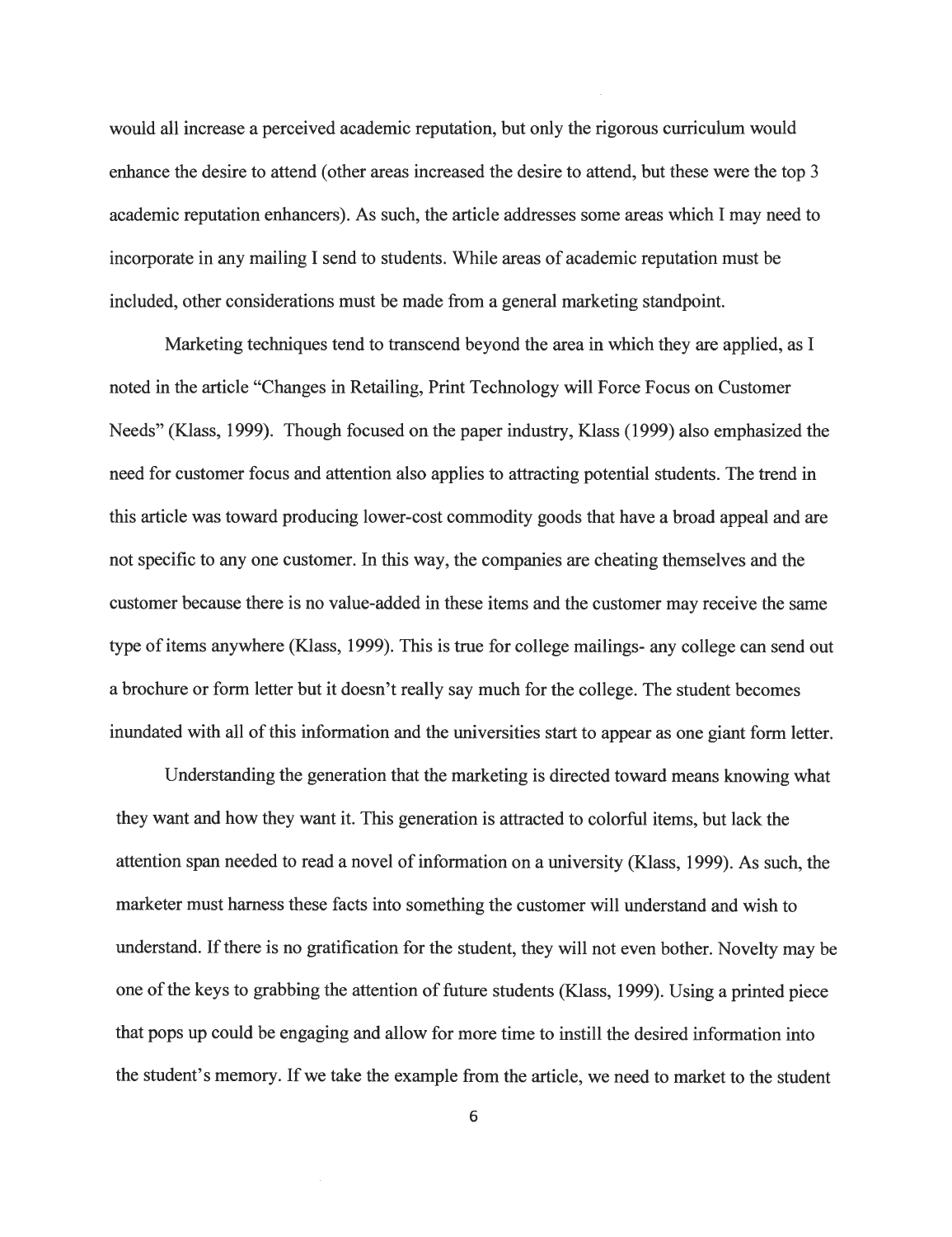and fulfill the needs they request. Hopefully we are marketing towards students who have an interest in printing initially, making the fulfillment aspect easier when we provide an example of how printing can be put to good use. The use in this case would be marketing the program and university to potential students.

In order to showcase certain university attributes, marketing must be used as a multifaceted tool to reach students. Knowing the target audience and approaching them from all sides in the best way possible is an approach that many schools have tried (Martin, 2000). Due to budgetary concerns, the schools must be conscientious in their marketing and find the best way to approach students and the other groups which influence the student's decision.

Niche marketing and branding was part of the marketing policy discussed (Martin, 2000). However, when a school or department is over-branded, the students may feel as though their freedoms are being quelled or even get the wrong impression of the program. In one instance, the article discusses how a school had branded their technology based programs (Martin, 2000). After such marketing, the school came off as only being concerned with technology and appeared somewhat cold and isolated from the actual students. While each department in a university may have a very special way of doing or looking at things, the department must be open to new ideas and perceptions which could possibly increase enrollment.

The overall sense of the article finds that having a general appeal that also has a small specialty within the area seems to work better at attracting students and those influencing the students (Martin, 2000). This works well with my mailing proposal, as it would be a specialty piece highlighting the GPS field and would have information on the department as well as information on the university and activities at the university which could influence a student's

 $\overline{7}$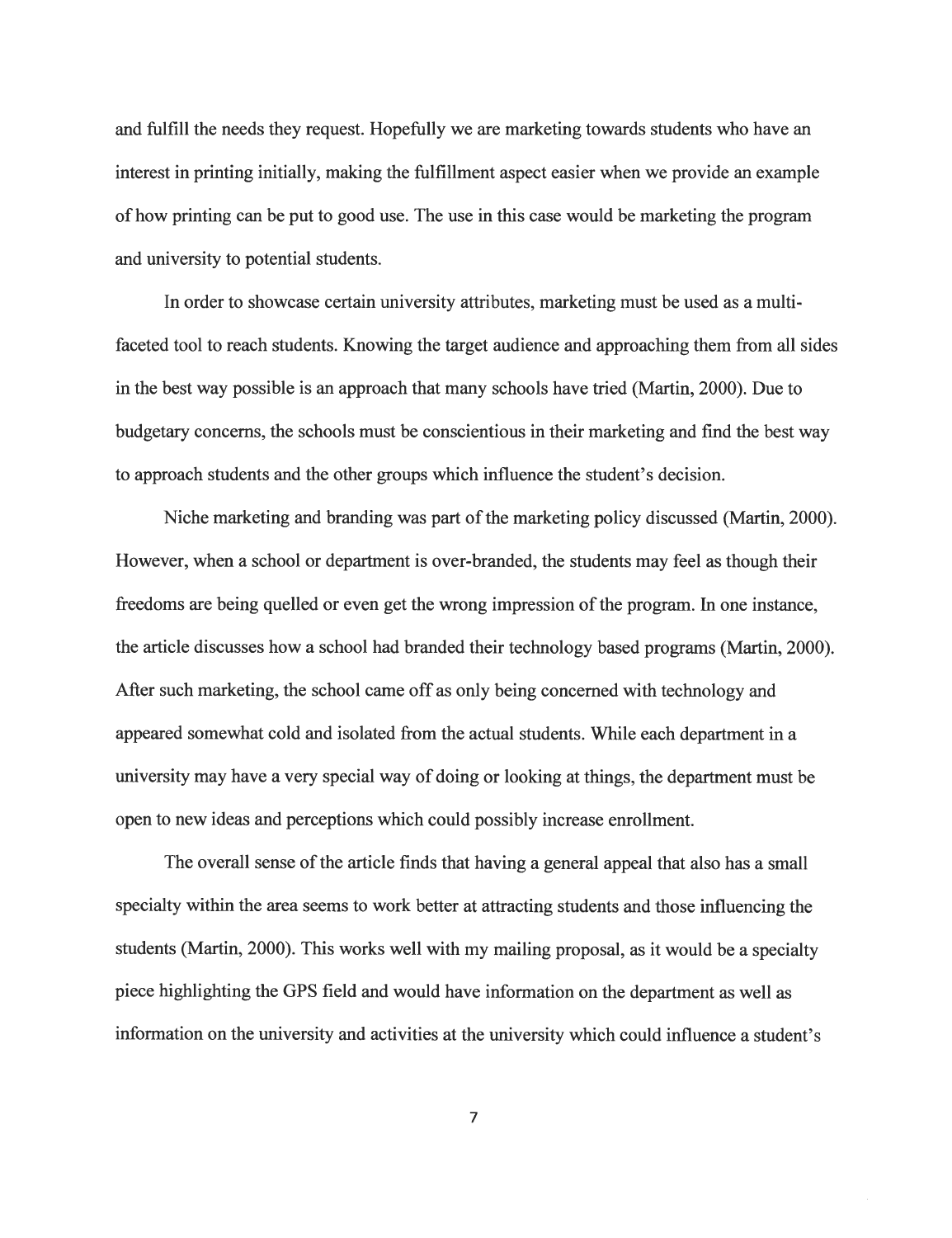decision to attend. While the concept of creating a piece directed towards the GPS program's potential students sounds alluring, the effectiveness ofthe piece must be evaluated.

When considering value-added services and incorporating new elements into an existing process, the costs and benefits must be examined. This article focuses mainly on how the printer should take on value added functions and whether they should expand into non-print areas like distribution (Rutherford, 2004). However, the concept can be applied broadly and has some good marketing points to be considered in this project.

One point of this article is the fact that a somewhat pricy upgrade that seems to set the company apart can become a commodity/commonplace in the future (Rutherford, 2004). The savvy marketer must determine whether the upgrade will truly differentiate the printer in the long run and also ifthe upgrade will actually help increase business (Rutherford, 2004). Will the upgrade to a value added service be well received by the customer or will new customers be needed to consume the new product? The article asked a lot of good questions which also apply to my project: with a value added piece, will the student be more likely to read the information? And if the students don't read the piece, how will they receive the information?

In one section of the article, the Rutherford discusses the need to help the customer and fully meet their desires. One such printer discovered that their product was not even reaching the customer; after this discovery, the printer restructured how the delivery process works and increased business a great deal (Rutherford, 2004). For the PCI department, attracting the attention of the potential WMU student is the problem. After being barraged by countless brochures from universities, what is to say that the student will bother to read the brochure from Western? Previous sources referenced the need for color and eye-catching information which can be processed in short bursts (Klass, 1999).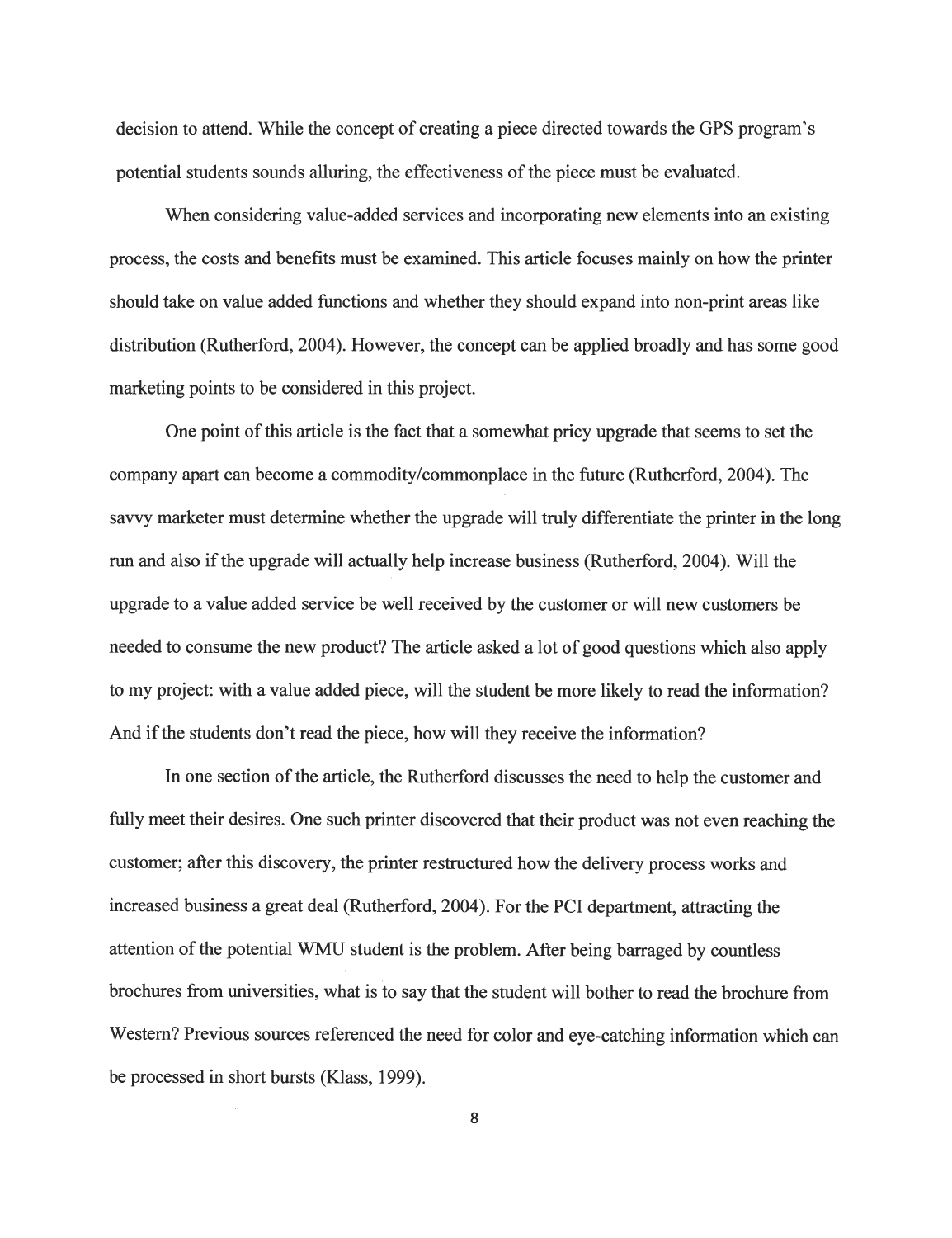As such, the benefits of creating a value added piece may outweigh costs and allow for an increase in "business" if all of the other schools don't also create pieces like this in the future. Considering the budgets for advertising in traditional media, the prospect of print opposition seems small. Along with the budget concerns, schools may be tempted to limit mailings and not consider simply revising the types of mailings sent.

Assuming the GPS program wishes to contain mailing information to students, several student considerations must be taken into account. DeDiemar (2003) has found that mailing your piece three times to the same list will actually improve the response rate, rather than mailing to simply a larger number of recipients. For example, with a budget for 500 mailings the best method would be to mail to 166 people three times rather than send out 500 mailings to 500 different people (DeDiemar, 2003). Another consideration for the program is the memory of the students. A person can see a piece of mail up to seven times before actually remembering seeing that piece before (DeDiemar, 2003). This only underscores the fact that a form letter will more likely be forgotten than an interesting, dynamic piece which actually involves the student's interaction.

Research within DeDiemar's (2003) piece touched upon the use of novelty items or irregularly sized mail. Certain companies have started using repositionable notes (RPNs) which are similar to sticky notes and can be attached to the outside of an envelope. The idea of the note is that consumers can stick the note in an area to be addressed later (DeDiemar, 2003). Those companies involved with the RPN pilot study saw a response rate increase of 37% (DeDiemar, 2003). In a similar vein as the RPNs, using oversized postcards and specialty envelopes was mentioned as a method of attracting consumer attention. Such information is invaluable in this project, as one of the main points of the new piece is the irregularity of shape. While the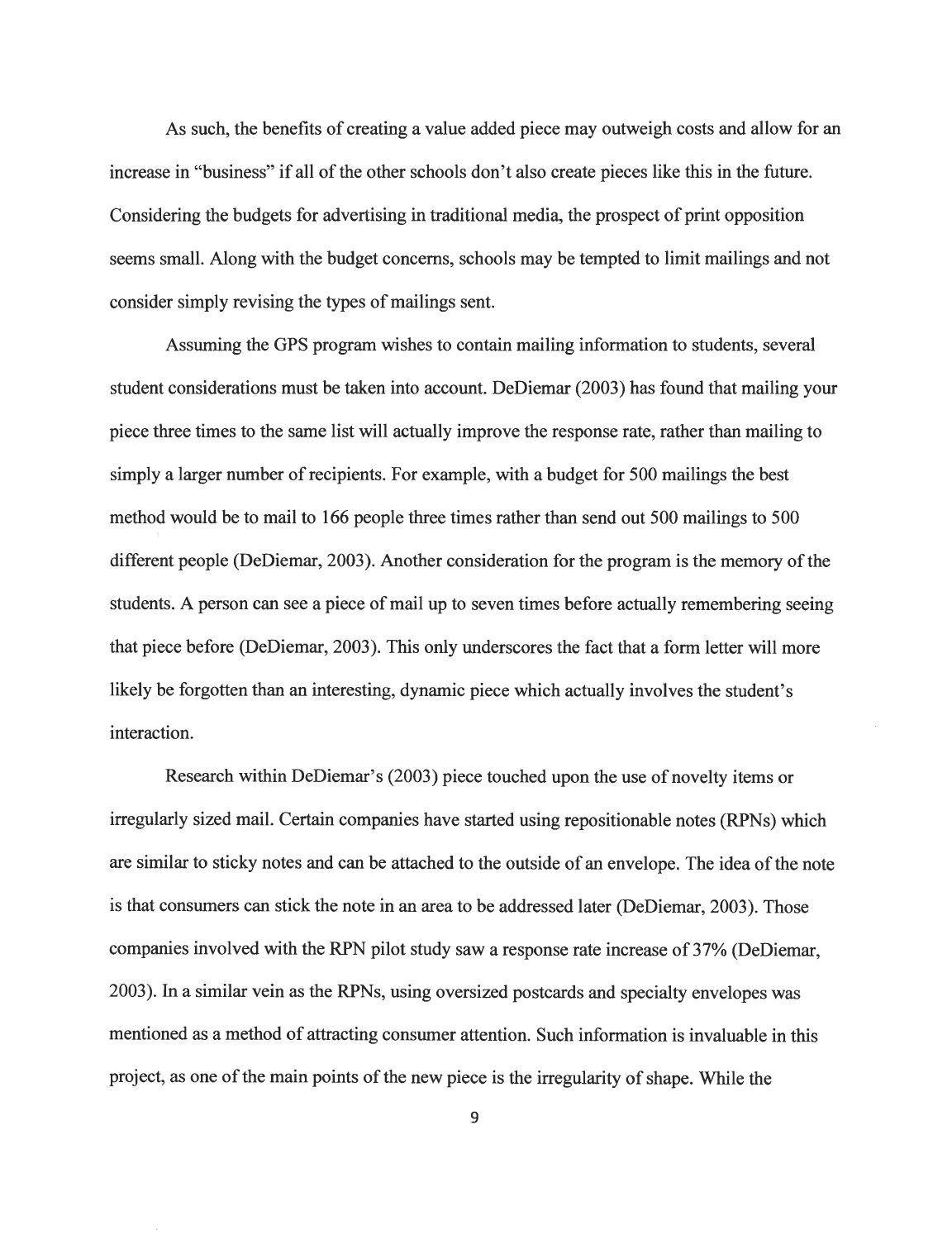envelope will be a standard 6"x9", the color will be eye-catching and the printed piece will be a square which folds open in a unique manner. DeDiemar (2003) stresses that there is no one method that will guarantee higher response rates, but utilizing an eye-catching direct mail will be more likely to inspire consumer interaction.

Along with irregular printed pieces, we should consider the impact that 4-color printing has the potential market. Haymarket Business Publications Ltd. (2005) established that a color mailing versus the monochromatic version may be kept and even read by the intended audience. Critics have said that digital printing was not capable of quality printing at required speeds in the past (Haymarket Business Publications Ltd., 2005). Currently, digital printing costs have decreased and speeds have increased with better knowledge of the medium and more integrated software on the front end of the process (Haymarket Business Publications Ltd., 2005).

With the improvement of digital printing technologies, marketing full-color advertisements to your customers has become a necessity for increasing response rates. Color printing has a higher impact on the recipient which could lead to lasting results. In one study reported in the article, customers found a response rate increase of three to four times the previous rate; others even saw an increase ofup to 20 times the previous rate (Haymarket Business Publications Ltd., 2005).

Direct marketing is leaning toward more targeted and personalized mailings, as noted by experts in the Haymarket Business Publications Ltd. article. Students receiving mailings from the GPS program have given the program their information as a way of indicating their interest in the program; as such, the mailings are already targeted at an audience that has indicated a willingness to receive our message. While the monochrome mailings still remain more inexpensive than the full-color mailings, targeting the audience through more precise mailings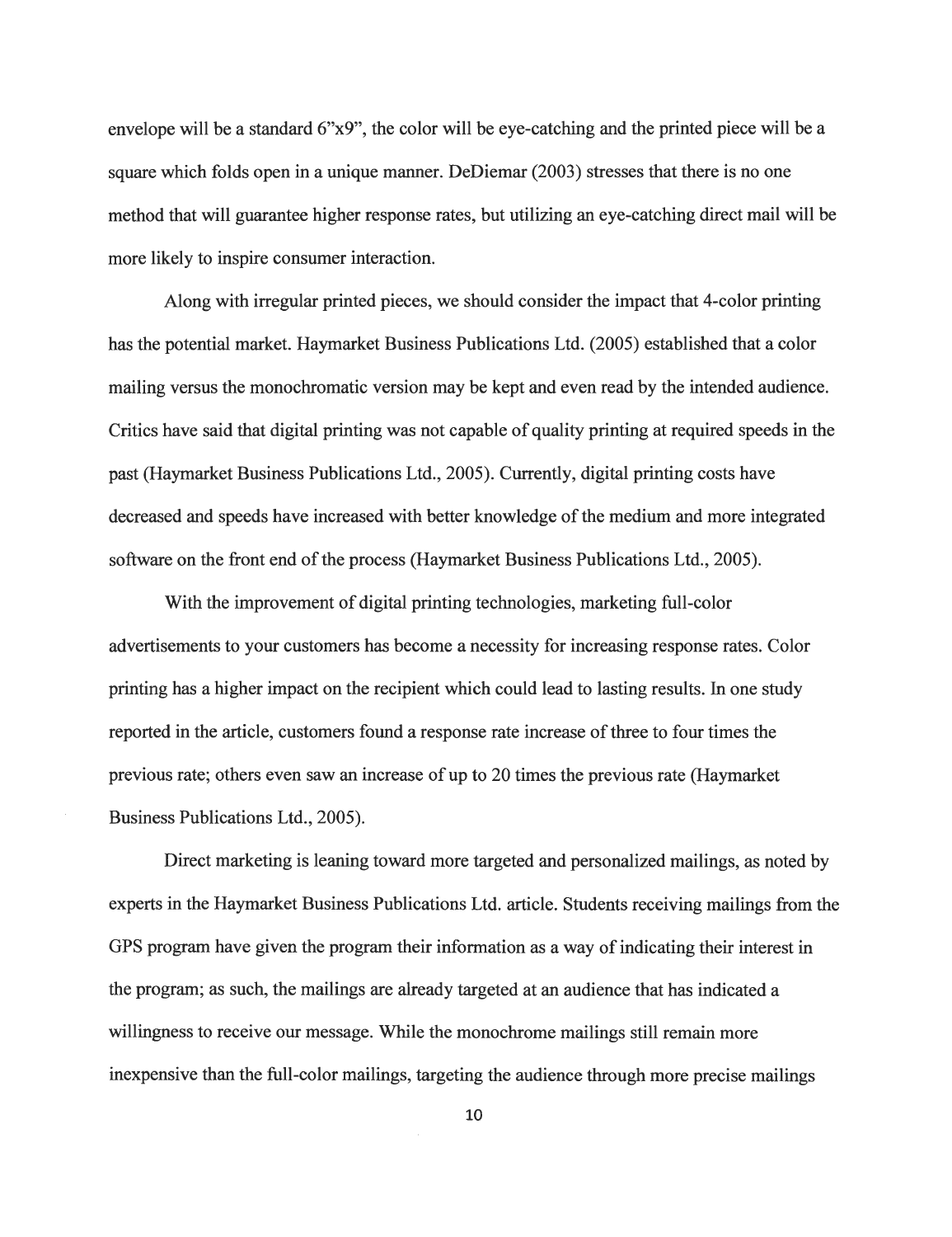can help overcome the price difference and produce stronger results. In the GPS program, sending the full-color printed piece to the students signed up for receiving information could improve enrollment statistics significantly.

With students signing up to receive information, finding a quick and less expensive way to increase enrollment statistics may lend one to consider the digital era and how the Internet could take away business from the direct marketing print medium. Though the GPS program would like to consider print medium as the way to communicate with our students, we must not preclude email and the potential it offers.

Blank (2006) considers the issues facing direct marketing using email. In 2005, the open rate for emails through direct marketing was just 27.5% (Blank, 2006). This low open rate may be due to the sheer volume of emails received by the average consumer in one day, with estimates hovering around 50-100 emails per week (Blank, 2006). Also, the potential virus-laden email has made consumers more wary and apt to delete the email before even reading it (Blank, 2006). Though the GPS program embraces the digital age with classes such as Digital Imaging and Workflow, the computer track, and the multimedia track, the public weariness of digital barrages is a welcome relief. The open rate for direct mail was 73 percent, which is almost three times greater than the digital version (Blank, 2006). Without automatic filters, like those in email, the recipient is more likely to take time to open the piece in the first place.

Another advantage of print is the outward appearance even before opening the piece. Email faces a disadvantage here; the first thing the recipient sees is the tagline/subject line for the email. This is similar to judging a book by its cover. The email only has that small line of text to convince the recipient that the email is worth opening. In contrast, a printed piece can catch the eye through the use of color, text and size. With this advantage, I hope to draw the potential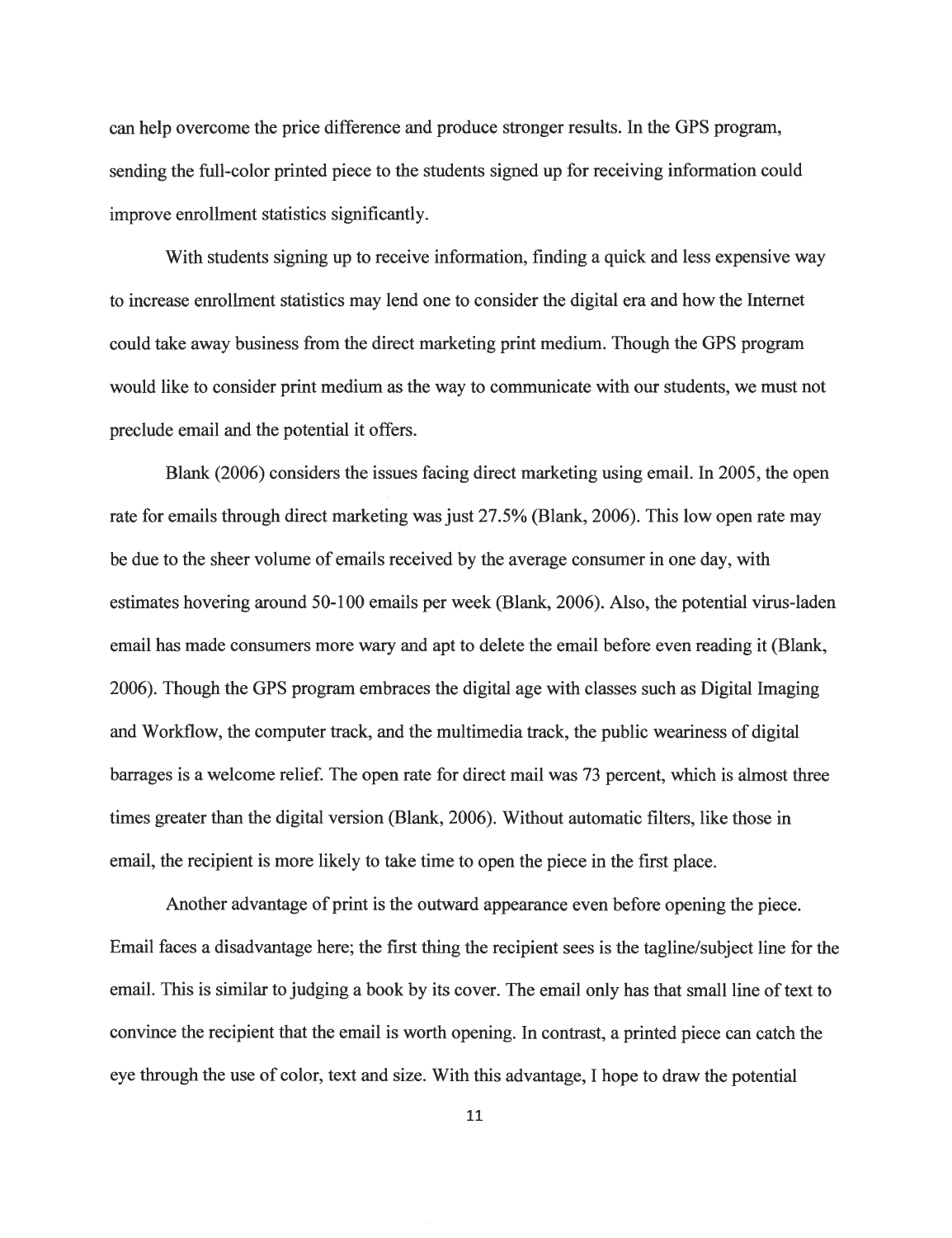student into actually finding out what is being sent to them. A brightly colored envelope has already made itself stand out amongst the off-whites and egg shell colors in the pile. Once the printed piece is open, the recipient faces another surprise with the unique fold presented. As such, the printed piece has already engaged the recipient further than any unopened email could. The printed piece is tangible and can be examined from many angles, allowing for more interaction time and potentially more retention of the information presented.

#### *Problem Statement*

Without an adequate system to recruit high school students and keep their interest in the GPS program, the enrollment numbers for the major will continue to decline. In order to meet the needs of the students, the program must completely revise the current marketing campaign. The desire to use traditional print media as advertisement for the GPS program must take into account the competition from digital media sources and then newest trends in direct mail. The objective ofthis study is to determine if a specialty folded piece with information about the GPS program will increase enrollment in the program.

#### *Procedures*

Replacing the form letters with the specialty folder, 4-color piece allows the GPS program to showcase its digital printing capabilities while utilizing the technology taught. Another aspect that could increase response rate and also attract the students is that of personalization (Haymarket Business Publications Ltd., 2005).

Establishing the information needs of the students and design desires, the folded piece can then be modified to fit those needs. Taking the specialty folded piece created by Lithographix for Sappi (Finishing Experts Group) (Appendix Table El), the information can be laid out in Illustrator or InDesign. The information/text (discussed below) will need to fall within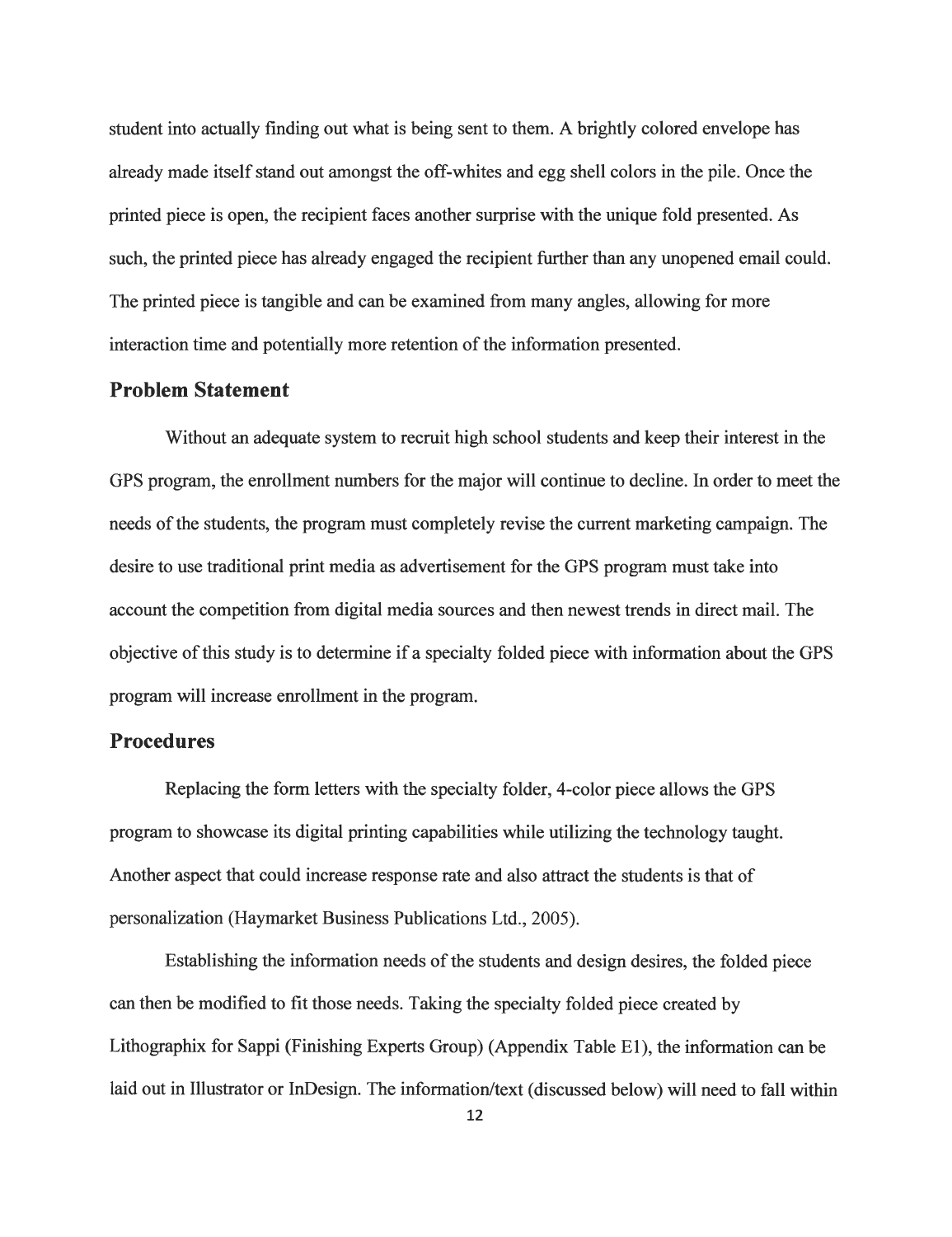the die line of the piece and must be aesthetically pleasing. By placing the text at interesting angles, the students may become more engaged in reading the piece. Images must be included with the file and linked properly to ensure accurate printing. Personalization has been discussed in much of my research (Haymarket Business Publications Ltd, 2005); however, the personalization would require more time when stuffing envelopes, as the pieces would need to be matched with the corresponding envelope. Information about the department and Western Michigan University will be included along with 4-color graphics of GPS students in action. This information will discuss class sizes, faculty to student ratios, extracurricular organizations specifically based around GPS, and scholarship opportunities as a way to increase the academic reputation ofWMU (Conrad, 2000). This data will stem from the GPS brochure created by R. Grotans for the department.

The finished design and layout (Appendix Table HI) can be sent to Lithographix in Los Angeles for printing and scoring. The printed and scored piece will be shipped back to the PCI department for folding and mailing. However, an alternative method of printing and scoring the piece is discussed below along with more details on mailing since it has not been patented.

Completion of designing allows the piece to be printed on the Canon ImagePress. The piece will be 12"xl2" due to the paper size restriction of 12"xl8" on the ImagePress. All images must be properly linked with the file to ensure accurate printing. The folded piece will be 6"x6". The current list of high school students interested in the GPS program entails  $160+$  names; when running the printed pieces, we should expect to mail to our list at least 3 times for the best results/highest response rates (DeDiemar, 2003). The entire list of students was chosen for this project in order to create the largest sample size possible and therefore receive a larger response rate. These students filled out an information card for the PCI department (available in PCI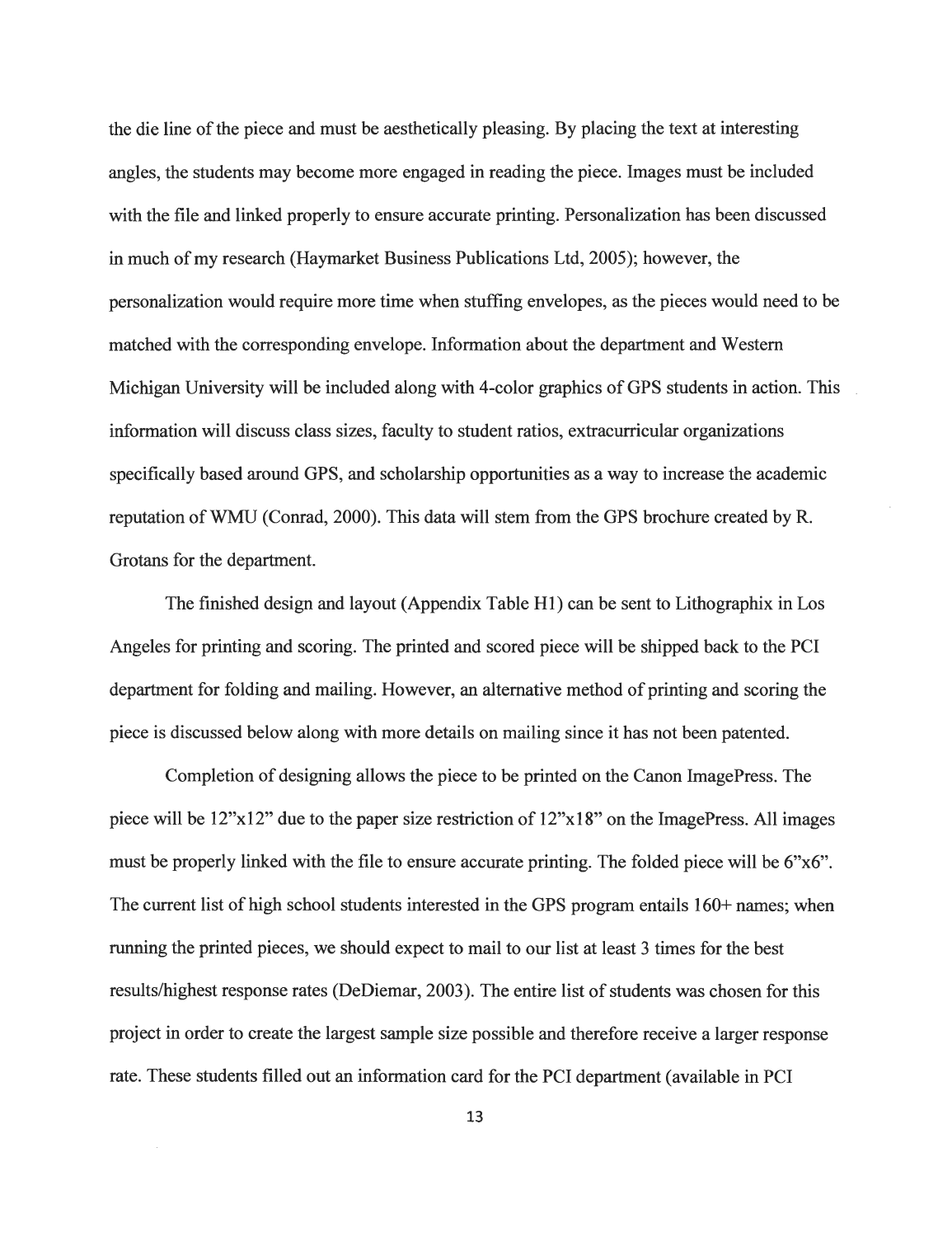office; potential student information restricted under HSIRB and FERPA), allowing the department to mail them information about the GPS program. As such, we would print approximately 480 pieces when we run the ImagePress (if we run the whole list). These pieces would then be aligned properly and the piece would be trimmed on one side in CI 11 (leaving a  $\frac{1}{4}$ " margin on all sides).

Scored pieces would be picked up from Excel Press and taken back to CI 11 for folding by a volunteer. GAS (Graphics Arts Society) will be enlisted to help fold the pieces along with students working in the office for the PCI department. With larger numbers of students, the folding will take less time. The students will be trained by me how to fold this piece. Each piece will be placed in an envelope. Envelopes will have addresses applied via labels printed in the PCI office (by the student desk).

For the experiment aspect of this research, a response card will be included with the piece



(Appendix Table CI) which will allow the student to choose whether the piece has affected their decision to come to Western's GPS program in any way. The response card will be 4.125" high by 5.5" wide as required by the United States Post Office (same size as GPS response cards). The cost of postage is \$0.47 and would be handled by attaching stamps to the cards before sending them

to students (R. Grinage, personal communication, October 28, 2010). These response cards will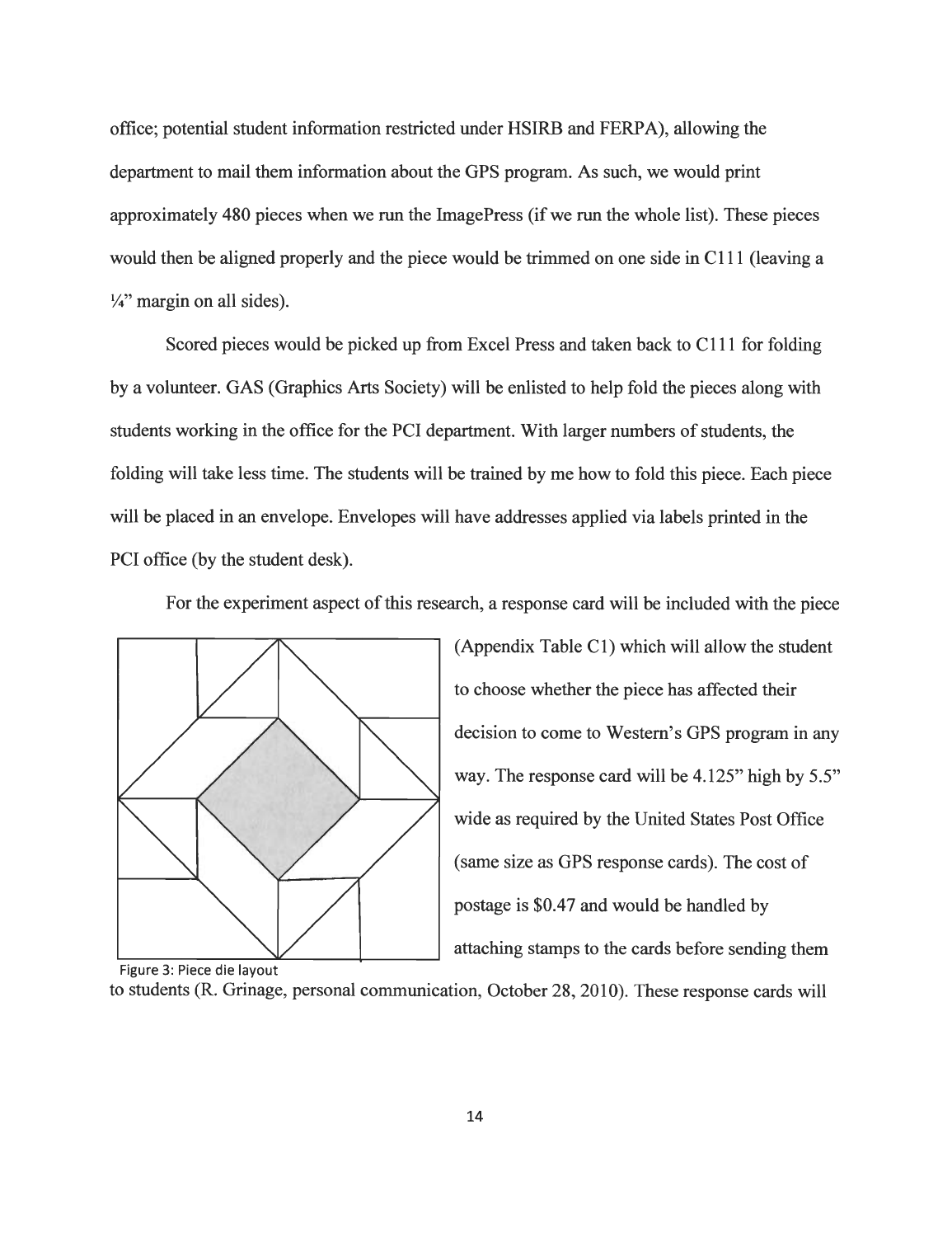be positioned 8-up on 12"xl8" stock (60-80 lb text weight) and cut down in CI 11. A small card containing information about the program could be included within the piece in the small center square (or even a sticker created by GPS students) (Figure 3).

In this project, two groups will be created to establish a control group and an experimental group. Using the GPS recruiting list, halfwill receive the standard form letter (Appendix Table  $D1$ ) this letter consists of printing the letter, envelope and also includes a response card which will look almost identical to the card for the new piece; the response card will, however, have a small triangle following the 'check only one' instruction on the response side. The other half of the list will receive the newly designed specialty folded piece (though the estimates and budget are for sending the piece to the whole list, as a certain number of pieces are required for scoring purposes).

To ensure fairness of response, all pieces will be mailed at the same time. Two week's time will be allowed for the return of the response cards; the students will simply check off the box which best applies to them and drop the card in the mailbox. This timeframe allows for one week of return time and three days for the card to actually reach the student in the first place (L. Ahleman, personal communication, November 14, 2010). Due to the speed of the mail and the ease of which the students can respond, two weeks should be sufficient time for return of the card. If any more time is given, the students will be more likely to lose the card or not respond at all.

Data will be gathered from the response cards in a spreadsheet. The only information collected at this time will be whether the pieces have affected the student's decision to attend the GPS program. The spreadsheet (Appendix Table E1) will also contain the number of students sent each type of the mailing. The crucial aspect of this data is to keep the cards from the old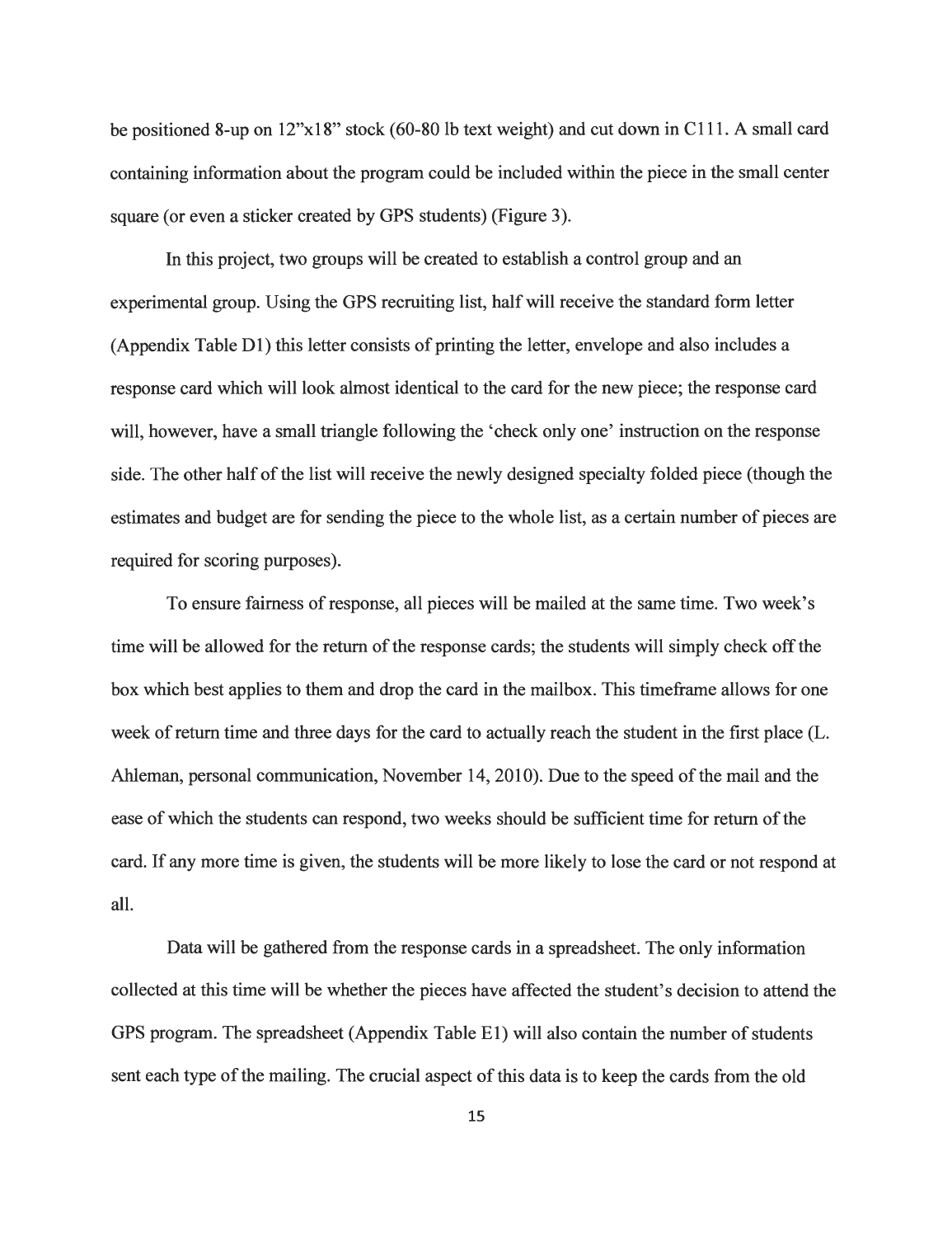mailing method separate from the new mailing method. After one week, I will begin the data analysis; completion of data analysis will allow me to make conclusions about the new mailing's effectiveness and create any recommendations. The data will be divided into the two categories: new mailing and current mailing. The number of students who checked each box will be recorded; the three categories will be: this piece positively affected my decision to join the GPS program, this piece negatively affected my decision to join the GPS program, and finally, this piece did not affect my decision to join the GPS program. If the assumption of this project is correct, the number of students positively affected by the new piece will be greater than that of the current mailing method. The numbers of students unaffected or negatively affected should be greater for the current mailing method. If the new piece does not have a greater number of students positively affected, or has the same number of students affected as the current method, we can deduce that the new method does not work as effectively as desired. The hypothesis that the new piece will attract more students would then be negated.

#### *Data Collection and Analysis*

Data collection in Microsoft Excel will allow me to perform functions with the data easily. The number of new mailings sent to students will be compared to the number of response cards received. The same comparison will be made with the cards from the old type of mailing and response cards received from this. These two comparisons will tell me the response rate by type of mailing. Based on the Conrad article, I hope to receive a 20% response rate from the approximately 160 students (divided into two categories- control and experimental. As such, 16 students from each group must respond in order to meet the 20% rate (80 students per group x  $20\%$ ).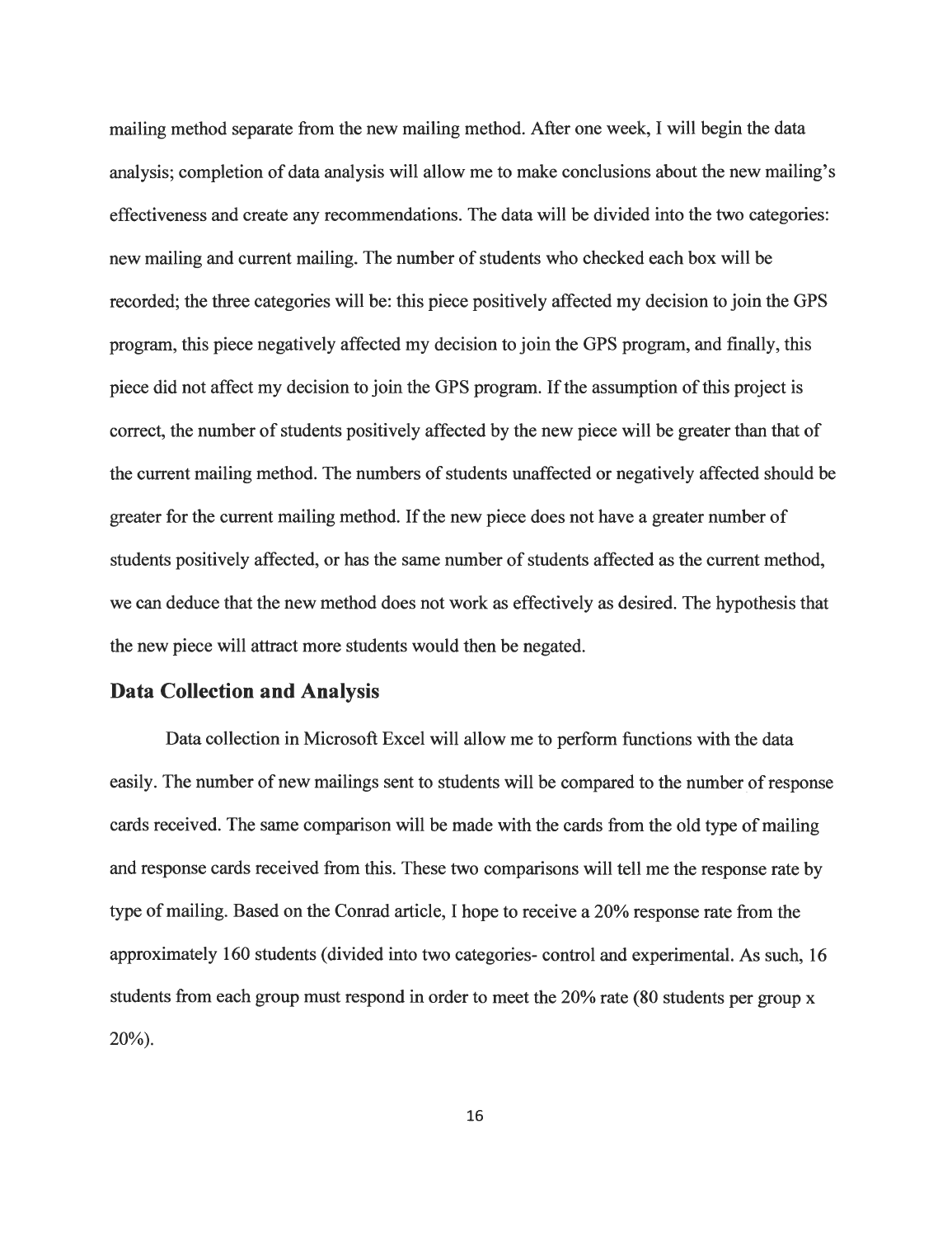Another area to compare is the actual responses on the cards. I will tally the number of students who find the mailing effective on their decision to attend the GPS program; this data will also be divided into the new and old mailing categories. Those who were not affected by the mailings will also be recorded and divided by mailing category. The piece with the most influence on the students will be demonstrated through the responses of the students (more effective will have more tallies in the effectiveness field on the cards).

Finally, the cost of the old piece compared to the new piece must be established. Once the cost is compared, we must decide whether the positive response rate of the new piece is of a significantly larger rate than that of the old piece to warrant the higher cost. This decision is more of a judgment call by the department chair. The cost of the new piece may be twice that of the original piece but bring in twice as many students. As such, the department chair may find that our recruiting budget would be better spent sending a higher quality piece based on the number of students impacted. The department chair may also decide that sending out fewer of the new mailings would benefit the program more than sending the old mailing to every student. During a discussion, Dr. AbuBakr stated that ten new students per year would be the ideal increase in enrollment (Nov 19, 2010). Whether the program is feasible also depends on the availability of funds as well. If the new piece is found to be significantly more effective, the GPS department could potentially have a new method of attracting students with the specialty folded piece.

## *Budget/Funding*

Should the project utilize Lithographix services, the quoted amount for printing and scoring 500 pieces is \$3,497 (L. Ahleman, personal communication, October 14, 2010). Funds for the response card, envelopes and postage must be taken into account along with the quote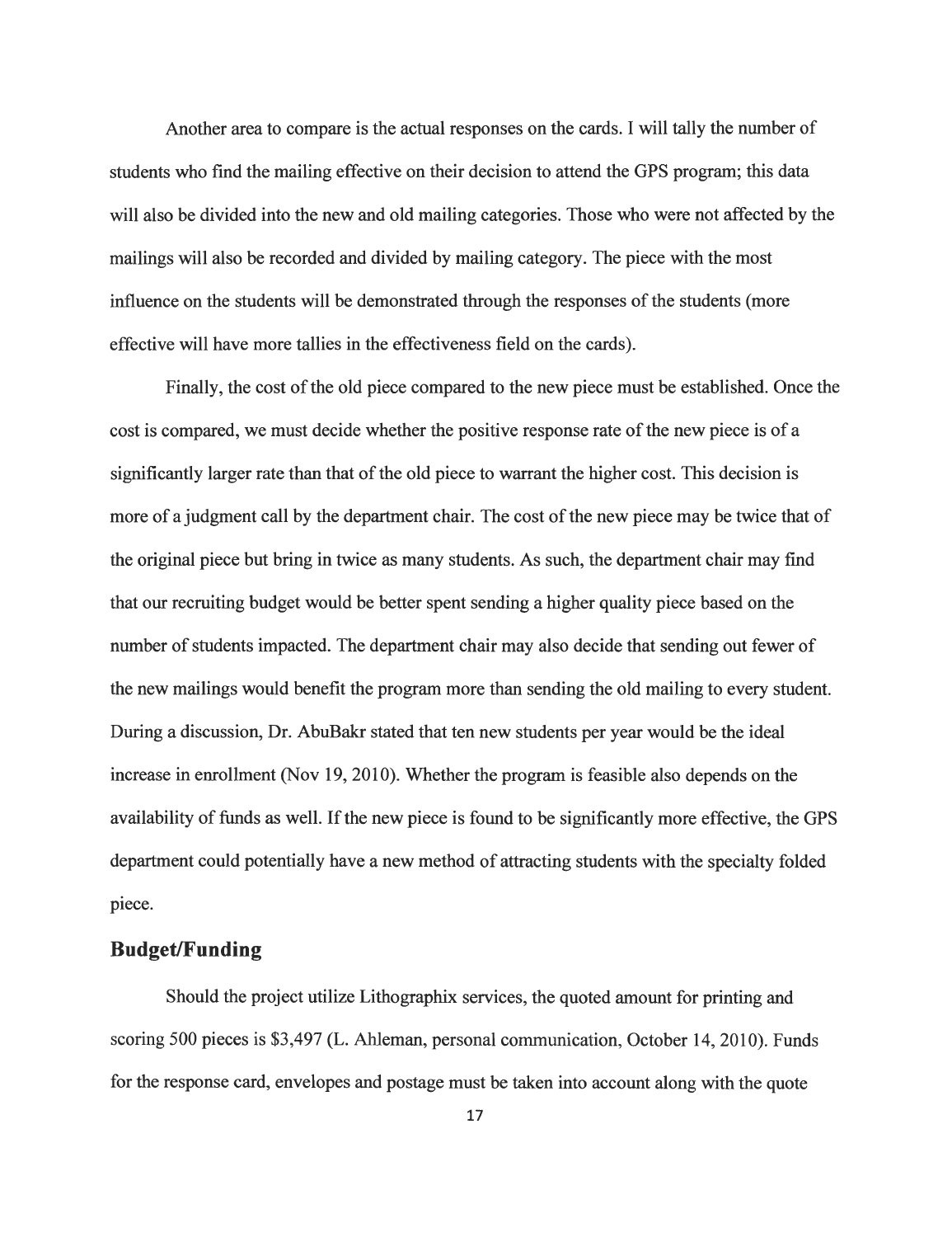| <b>Item</b>                | <b>Quantity</b> | <b>Price</b> |
|----------------------------|-----------------|--------------|
| 6x9 envelopes: Glo-Tone    | 500             | \$110.50     |
| Shocking Green from        |                 |              |
| French Paper               |                 |              |
| Lithographix printed piece | 500             | \$3,947      |
| Postage for Response       | 500             | \$470        |
| Cards and Main Piece       |                 |              |
| Labels                     | 750             |              |

from Lithographix. Postage will be needed for both the mailed piece and the response cards. Postage for the response card would require 47 cent stamps; postage for the mail piece is estimated at 47 cents as well (R.

*Figure 4: Budget Breakdown/Estimation*

Grinage, personal communication, October, 28, 2010). Thus, if I used the WMU postal service, I would estimate the postage for 500 pieces with return cards at \$470 (R. Grinage, personal communication, November 3, 2010). Also, the envelopes would need to be of a larger size than estimated if using the Lithographix service. However, using the quote from Lithographix allows for a reasonable estimate of the price if we decide to print the job ourselves.

Several areas of this piece will need funding or donations. The paper for the new printed piece will need to be a heavier weight text (approximately 60-80 lb text stock), which may be found in CI 11. The response cards will need to be a cover stock to meet the postal requirements of a self-shipping piece. Funds for the actual printing, scoring (if printing the piece ourselves) and mailing will be obtained. The Print Advisory Committee will be approached as a source of funding. The cost of the envelopes must also be taken into account plus the cost for the labels. The labels will be 1" by 2.625" and come in packs of 750 at a price of \$8.99 (K. Lawrence, personal communication, November 5, 2010).

Outsourcing is necessary for quick and accurate scores. Scoring by hand would be time consuming and also relatively inaccurate from piece to piece. The printed pieces would be taken to Excel Press after a die is ordered and paid for. The scoring performed would be one ofthe four areas which could bring up cost (along with postage, paper costs and envelope costs).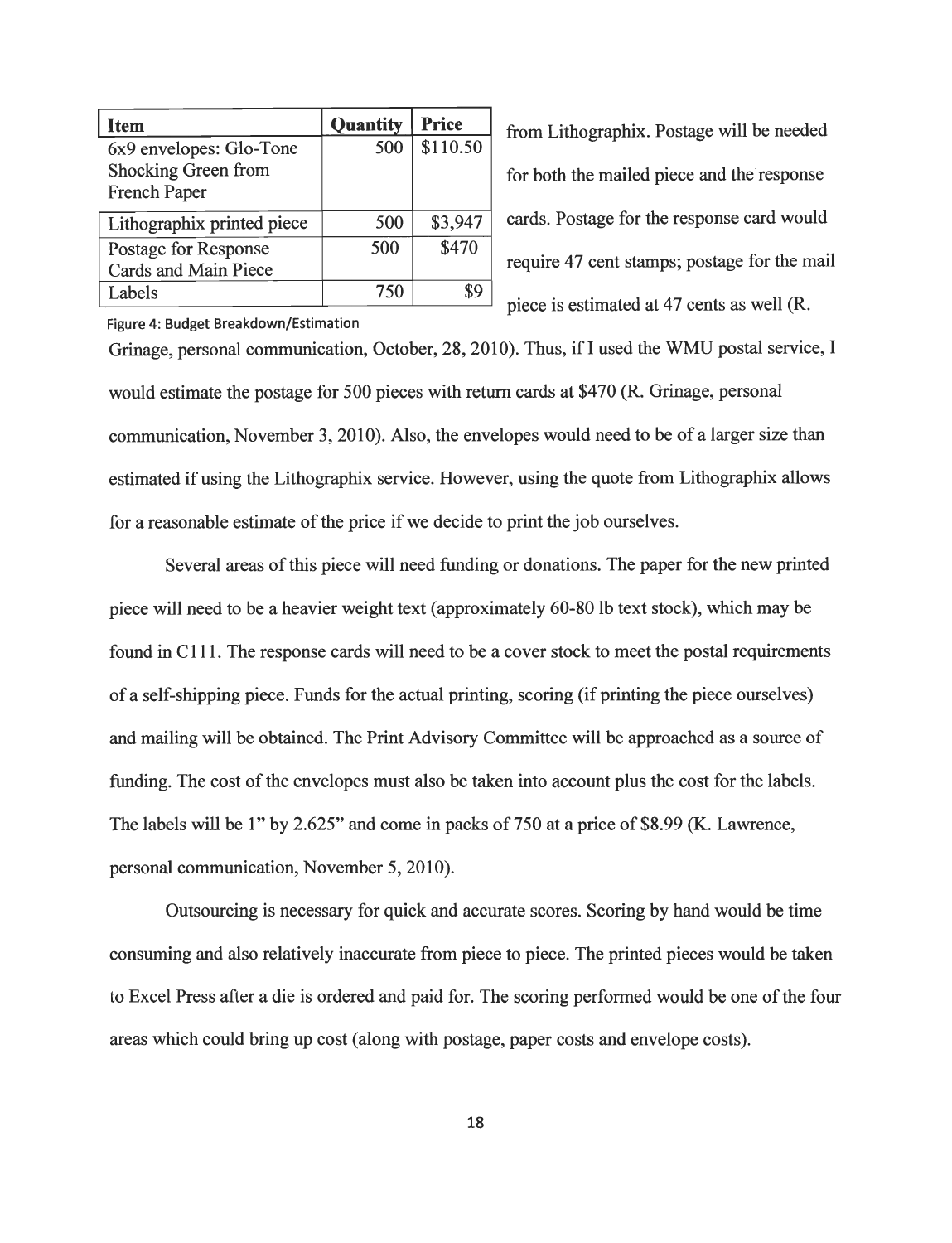The pick-up and delivery from Excel Press will be handled by a volunteer (initially me when I conduct the research). Folding and addressing will be done by GAS members and office students, as this is a recruitment initiative for the GPS program

#### *Timeline*

Designing and layout for the new printed piece will entail gathering information and applying this information to the design. Images of students (Appendix Table G1) in action along with department statistics and information will be presented in an appealing manner. Allowing for all of these aspects, the design section will be given one week to complete the look of the new specialty piece.

Printing the new piece will be a quick process. The 480 cards printed can be accomplished in less than half a day. Another day will be allotted for cutting down the pieces and bringing the cut pieces to Excel Press for scoring. In this way, the schedule of the person cutting the pieces can be accounted for (this process may be accomplished in a much shorter time depending on the volunteer's schedule).

Scoring time at Excel Press depends on the price willing to be paid. In an effort to keep costs down, the scoring time will be one week. By allowing one week, the pieces will not become a rush job and Excel Press can fit in the job with other business they need to accomplish first. If we notify Excel Press of our intention to drop off the pieces ahead of time, the company may also help us on cost.

After the volunteer picks up the pieces from Excel Press, the folding process should take no more than one week. At this time, the envelopes can be printed along with the old mailings for the control group. The response cards should be printed and cut down during the time allotted for the scoring of the new piece.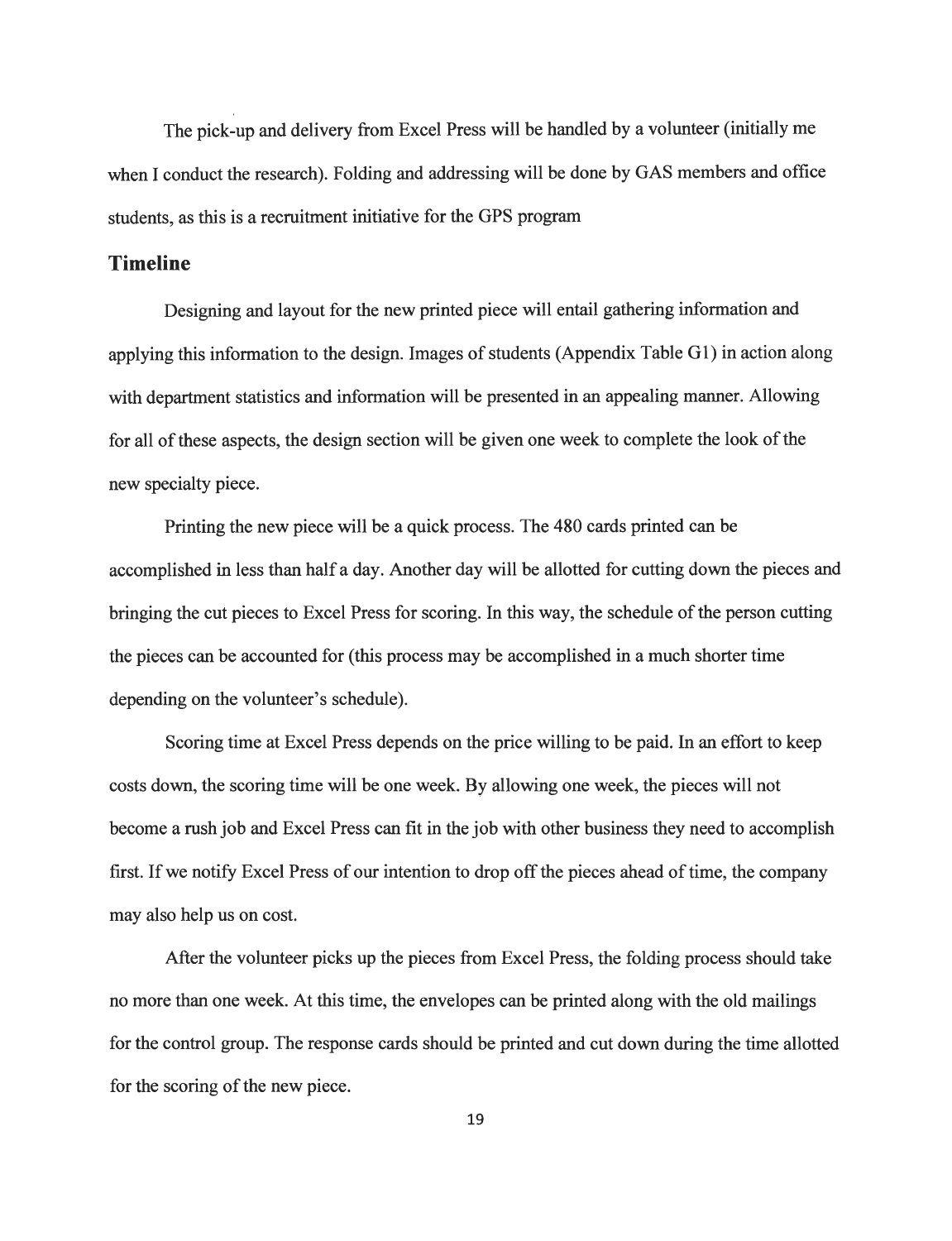Completion of the folding and envelope stuffing (putting the new piece in the envelopes) signals the time for all pieces (new mailing and old mailing types) to be gathered. Two days will be allotted for pick-up of the mailed pieces. One week is given for return of the response cards. Upon the end of the week for response cards, data collection should take no more than one additional week.

#### *Conclusions*

Based on research and the proposed mailings, the GPS department can expect to have a greater impact of students considering the department. Full color graphics and an overall more interesting piece will be more likely to capture their attention than the standard letter mailing. If the results from the experimental group yield a higher positive response rate, the GPS program could use this project as the basis for future mailings. Improvement in the recruiting section yields more enrolled students and more funding for the department as a whole.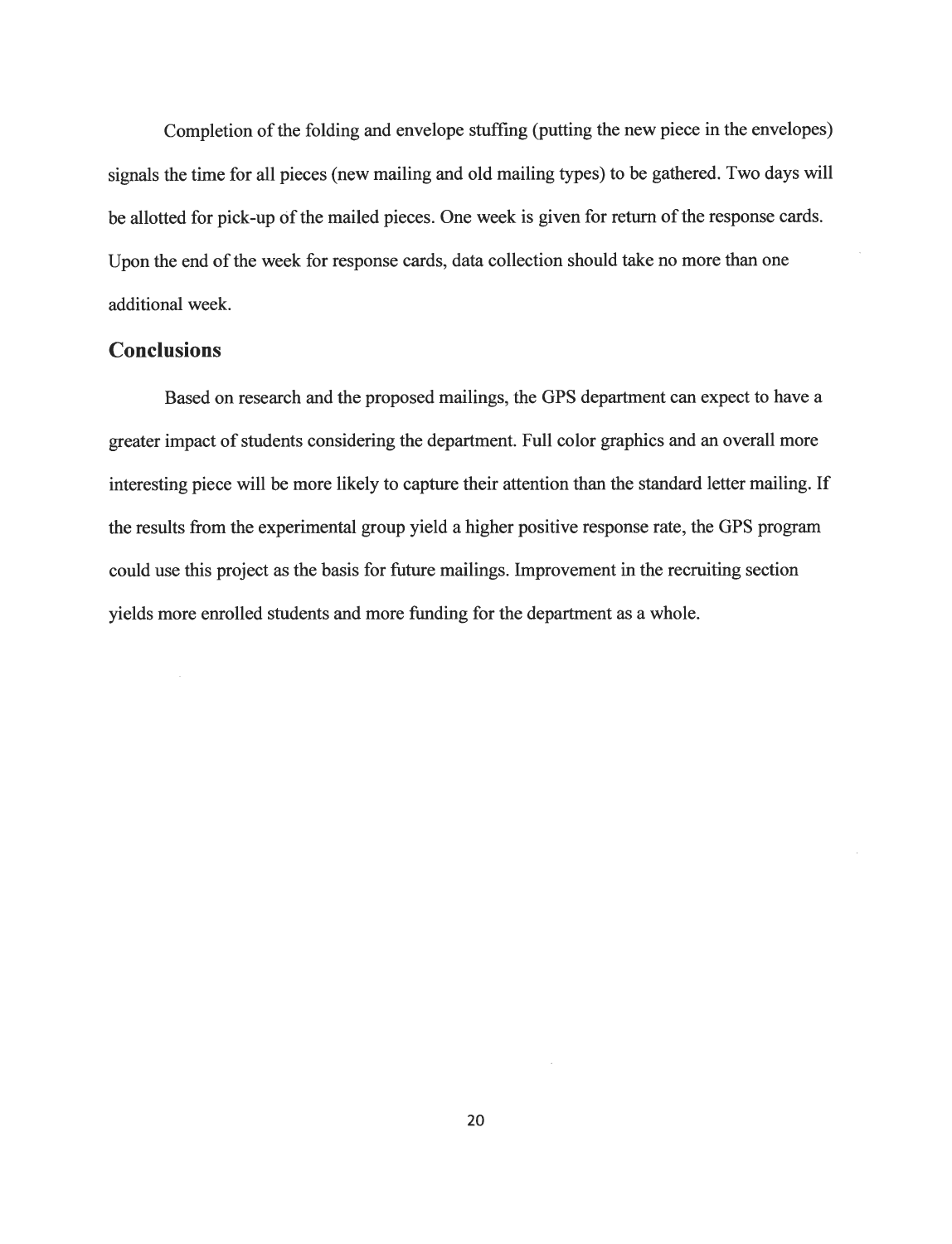#### *Literature Cited*

- *Conard, M.J. (2001). Factors that Predict Academic Reputation Don't Always Predict* **Desire to Attend.** Journal of Marketing for Higher Education, 11 (4), 1-18.
- *DeDiemar, N. (2003). Sending Your Message: Tips for Getting the Mail Opened.* Quick Printing, 26 (12), 48-49.
- Finishing Experts Group. (2009) September 29, 2010 Fold of the Week- The Twist Fold. Retrieved from < http://www.foldfactory.com/fotw\_archive.php>
- French Paper. (2010). Quote for 500 Glo-Tone 6x9 Envelopes. Retrieved from <http://www.frenchpaper.com/results.asp?image=5560>
- *Haymarket Business Publications Ltd. (2005). Direct Mailers Look Forward to Colourful Future.* Print Week (Dec 1), 24.
- *Klass, C.P. (1999). Changes in Retailing, Print Technology will Force Focus on Customer Needs.* **Pulp & Paper,** 73 (11), 71-73.
- *Martin, K. (2000). Academic Pursuits: Making an Impression on Prospective Students in Nova Scotia's Cluttered University Sector is a Multi-Armed Marketing Challenge.* Marketing Magazine, 105 (45), 12.
- *Rutherford, B. (2004). Value-Added Services can Turn Lead to Gold.* **Printing News,** 152 (17), 8-9.
- Western Michigan University Office of Student Academic and Institutional Research. (2/6/06). **Spring 2006 Census Day /All Campus Unduplicated Enrollments- Official.** Retrieved from < http://www.wmich.edu/ir/reports/enrollment/dose/200610dose.pdf>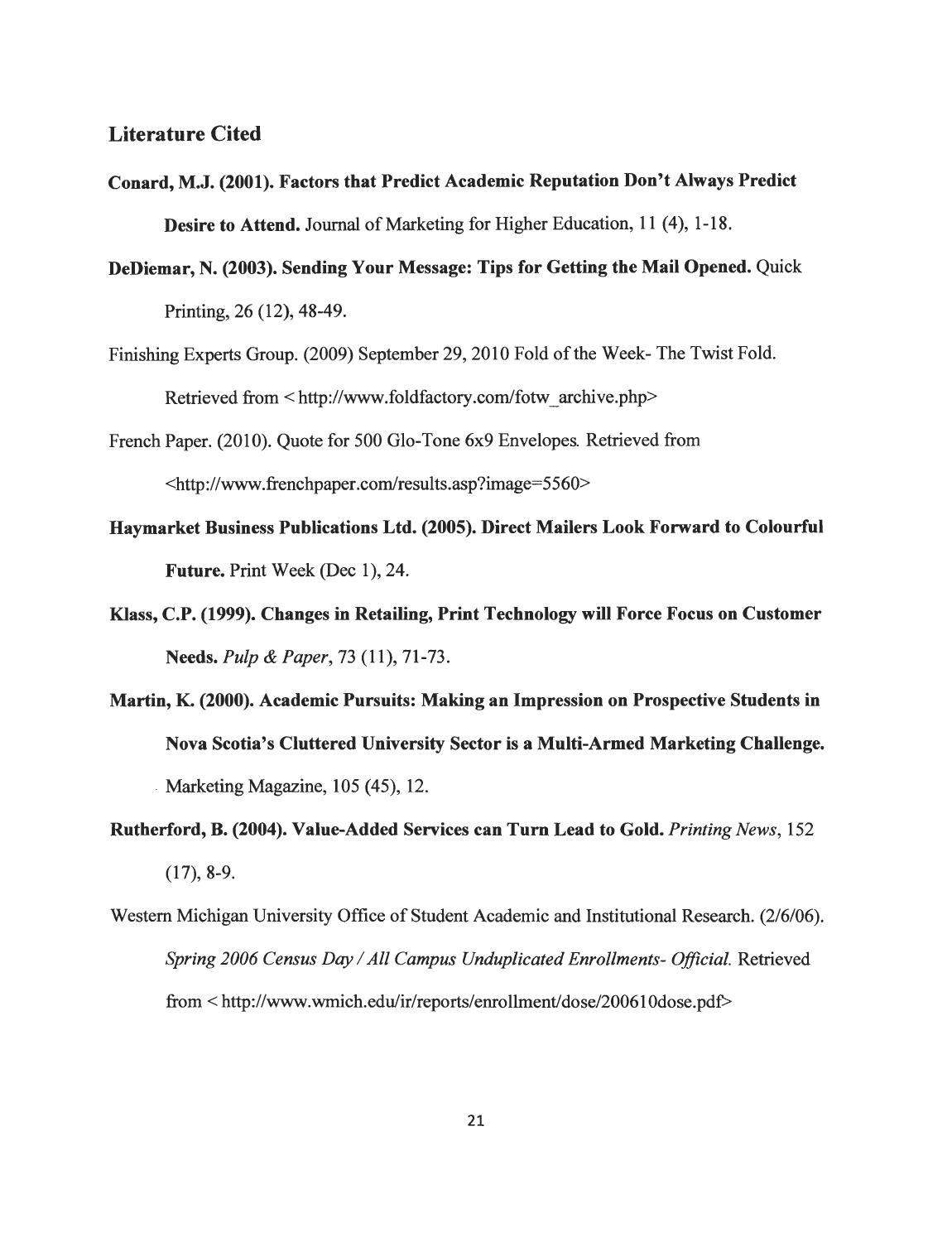- Western Michigan University Office of Student Academic and Institutional Research. (5/11/06). **Fall 2005 Census: Primary Program Preference Report - Undergraduate.** Retrieved from < http://www.wmich.edu/ir/reports/enrollment/ppp/200540pppUGeth.pdf>
- Western Michigan University Office of Student Academic and Institutional Research. (5/11/06). **Spring 2006 Census: Primary Program Preference Report - Undergraduate.** Retrieved from < http://www.wmich.edu/ir/reports/enrollment/ppp/200610pppUGeth.pdf>
- Western Michigan University Office of Student Academic and Institutional Research. (8/31/06). **Fall 2005 /All Campus Unduplicated Enrollments- Census.** Retrieved from <http://www.wmich.edu/ir/reports/enrollment/dose/200540dose.pdf>
- Western Michigan University Office of Student Academic and Institutional Research. (9/19/06). **Fall 2006 Census: Primary Program Preference Report - Undergraduate.** Retrieved from < http://www.wmich.edu/ir/reports/enrollment/ppp/200640pppUGeth.pdf>
- Western Michigan University Office of Student Academic and Institutional Research. (1/18/07). **Spring 2007 CensusDay/All Campus UnduplicatedEnrollments- Official.** Retrieved from <http://www.wmich.edu/ir/reports/enrollment/dose/20071Odose.pdf>
- Western Michigan University Office of Student Academic and Institutional Research. (1/30/07). Spring 2007 Census: Primary Program Preference Report - Undergraduate. Retrieved from < http://www.wmich.edu/ir/reports/enrollment/ppp/200710pppUGeth.pdf> Western Michigan University Office of Student Academic and Institutional Research. (9/13/07).

**Primary Program Preference:** Fall 2007- All Campus Undergraduates by Ethnicity. Retrieved from

<http://www.wmich.edu/ir/reports/enrollment/ppp/200740pppUGeth.pdf>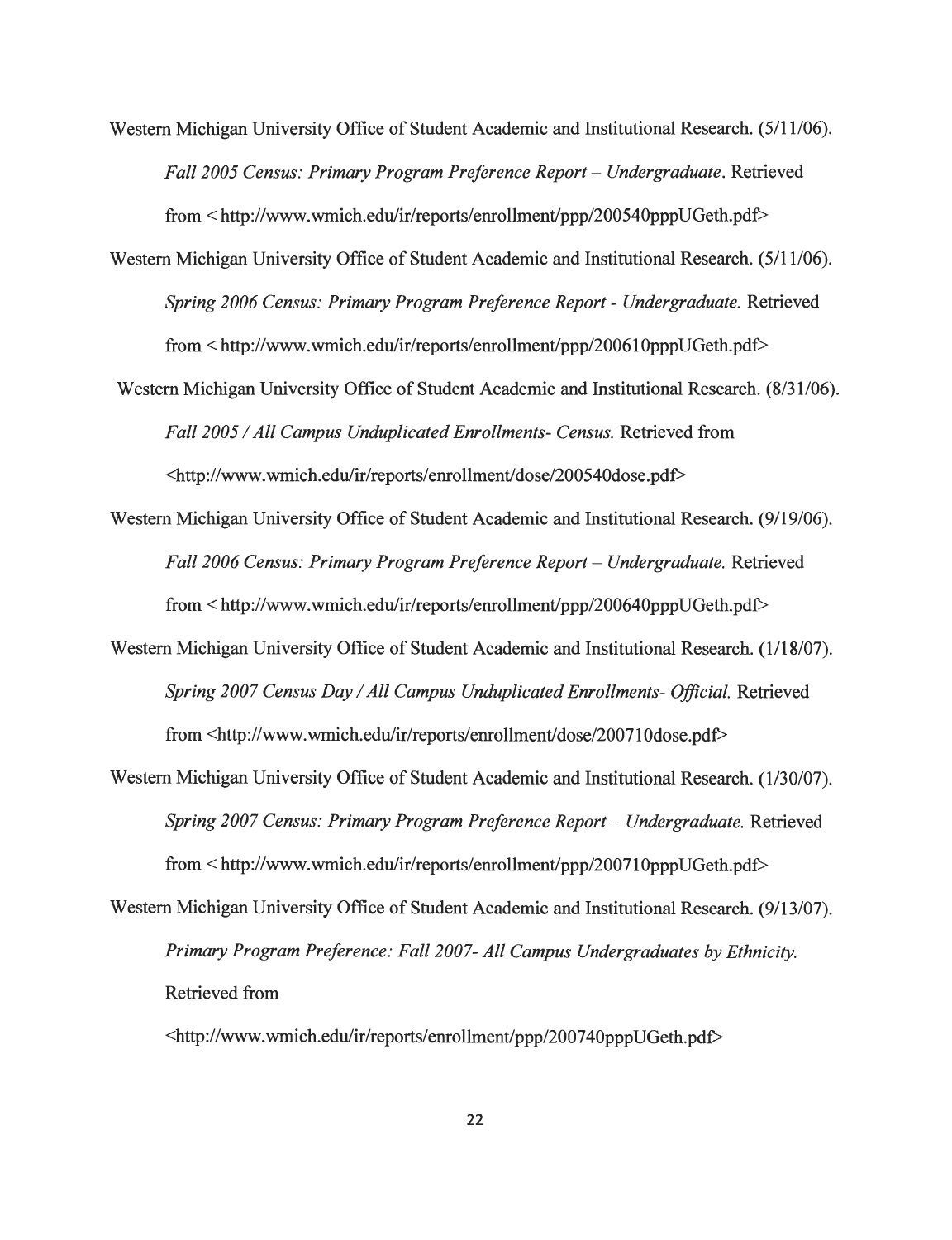Western Michigan University Office of Student Academic and Institutional Research. (9/17/07). **Fall Semester 2007 Census Day Enrollments-All Campus Unduplicated- Official.**

Retrieved from < http://www.wmich.edu/ir/reports/enrollment/dose/200740dose.pdf> Western Michigan University Office of Student Academic and Institutional Research. (1/16/08).

**Primary Program Preference: Spring 2008- All Campus UndergraduatesbyEthnicity.** Retrieved from

<http://www.wmich.edu/ir/reports/enrollment/ppp/20081OpppUGeth.pdf>

Western Michigan University Office of Student Academic and Institutional Research. (9/11/08). Primary Program Preference: Fall 2008- All Campus Undergraduates by Ethnicity. Retrieved from

<http://www.wmich.edu/ir/reports/enrollment/ppp/200840pppUGeth.pdf>

Western Michigan University Office of Student Academic and Institutional Research. (1/14/09). Primary Program Preference: Spring 2009- All Campus Undergraduates by Ethnicity. Retrieved from

<http://www.wmich.edu/ir/reports/enrollment/ppp/20091OpppUGeth.pdf>

Western Michigan University Office of Student Academic and Institutional Research. (1/15/09). **Data on Students Enrolled: SpringSemester 2009 Census Day/ All Campus Unduplicated.** Retrieved from

<http://www.wmich.edu/ir/reports/enrollment/dose/20091Odose.pdf>

Western Michigan University Office of Student Academic and Institutional Research. (9/16/09). **Primary Program Preference: Fall 2009- All Campus Undergraduates byEthnicity.** Retrieved from

<http://www.wmich.edu/ir/reports/enrollment/ppp/200940pppUGeth.pdf>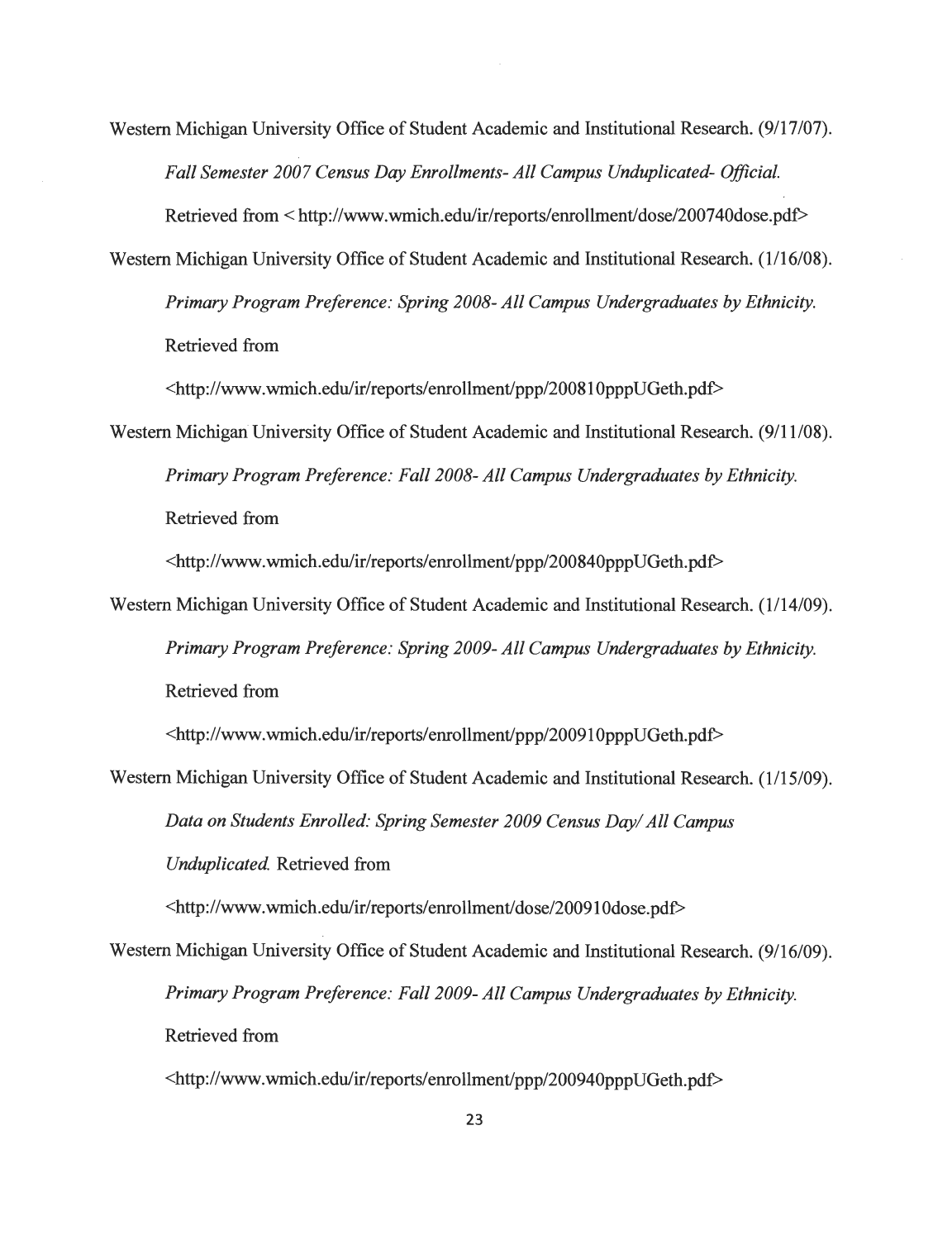Western Michigan University Office of Student Academic and Institutional Research. (1/13/10). Data on Students Enrolled: Fall Semester 2009 Census Day / All Campus Unduplicated-**Revised 12/03/09.** Retrieved from

<http.V/www.wmich.edu/ir/reports/enrollment/dose/200940dose.pdf>

Western Michigan University Office of Student Academic and Institutional Research. (1/22/10). Primary Program Preference: Spring 2010- All Campus Undergraduates by Ethnicity. Retrieved from

<http://www.wmich.edu/ir/reports/enrollment/ppp/201010pppUGeth.pdf>

Western Michigan University Office of Student Academic and Institutional Research. (1/25/10). **Data on Students Spring Semester 2010 Census Day-All Campus Unduplicated.**

Retrieved from <http://www.wmich.edu/ir/reports/enrollment/dose/201010dose.pdf>

Western Michigan University Office of Student Academic and Institutional Research.

(10/15/10). **Data on StudentsEnrolledFall Semester 2010- All Campus Unduplicated.**

Retrieved from < http://www.wmich.edu/ir/reports/enrollment/dose/201040dose.pdf> Western Michigan University Office of Student Academic and Institutional Research.

(10/15/10). **Primary Program Preference: Fall 2010- All Campus Undergraduates by Ethnicity.** Retrieved from

<http://www.wmich.edu/ir/reports/enrollment/ppp/201040pppUGeth.pdf>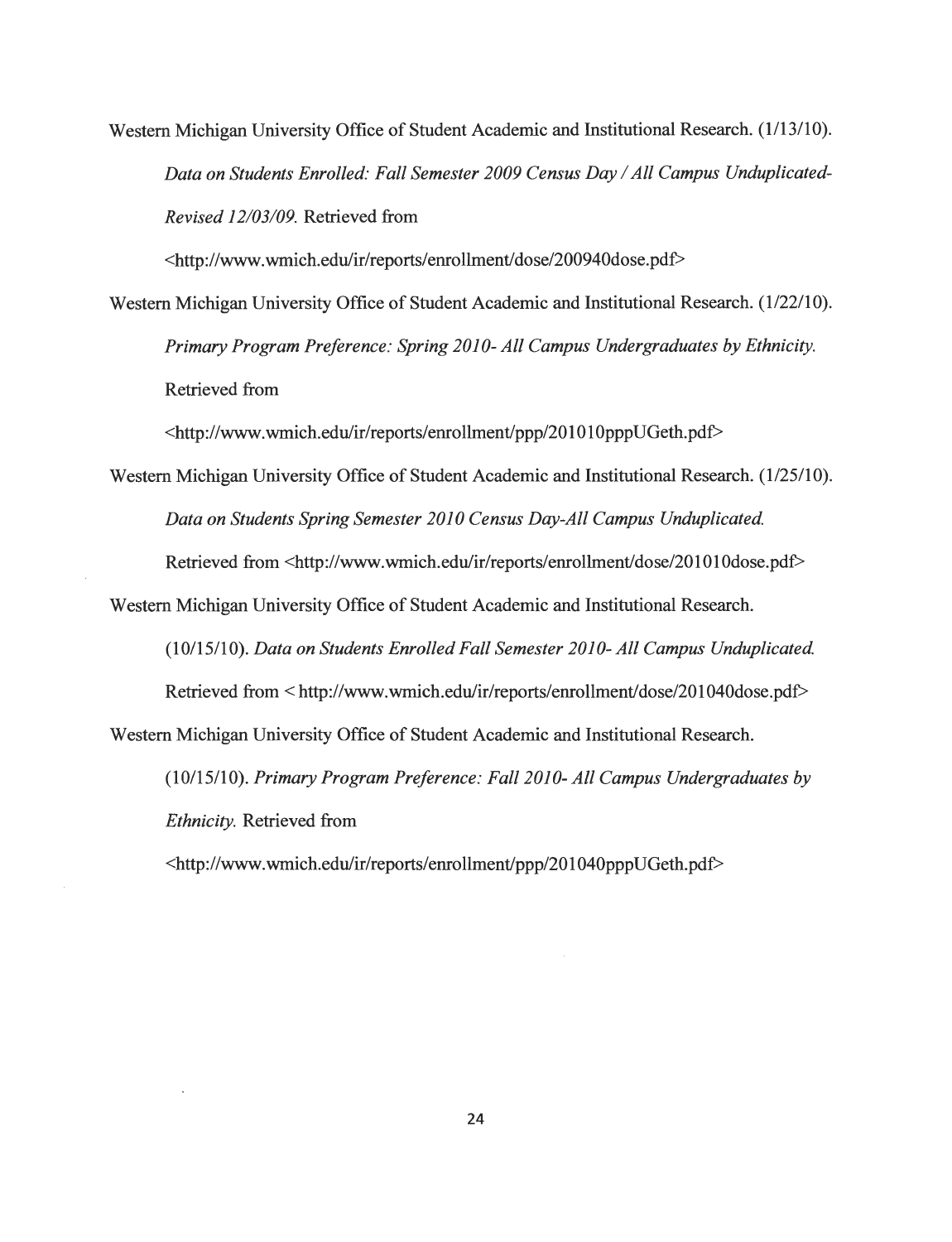## *Appendices*

#### *Table Al: Undergraduate Enrol ment for University*

| Fall   | Spring | Fall   | Spring | Fall   | Spring | Fall   | Spring | Fall   | Spring | Fall   | Spring | Fall   |
|--------|--------|--------|--------|--------|--------|--------|--------|--------|--------|--------|--------|--------|
| 2004   | 2005   | 2005   | 2006   | 2006   | 2007   | 2007   | 2008   | 2008   | 2009   | 2009   | 2010   | 2010   |
| 22,502 | 20.392 | 21,434 | 19,261 | 20,081 | 18,454 | 19,718 | 18,152 | 19,854 | 18,351 | 19,547 | 18,137 | 19.966 |

### *Table A2: Enrollment of Undergrads in Graphics and Print Science*

| Year             | <b>Overall Total</b> |
|------------------|----------------------|
| <b>Fall 2005</b> | 59                   |
| Spring 2006      | 65                   |
| <b>Fall 2006</b> | 96                   |
| Spring 2007      | 91                   |
| <b>Fall 2007</b> | 96                   |
| Spring 2008      | 92                   |
| <b>Fall 2008</b> | 93                   |
| Spring 2009      | 86                   |
| <b>Fall 2009</b> | 74                   |
| Spring 2010      | 78                   |
| <b>Fall 2010</b> | 72                   |

*Table B1: Lithographix Quote* Estimate #SR144821 Page 1 *CUSTOMER: ATTN: WESTERN MICHIGAN UNIVERSITY* A217 4601 CAMPUS DRIVE KALAMAZOO, Ml 49008-5462 LARRY AHLEMAN **DESCRIPTION: INVITATION FLAT 15 X 15** *ARTWORK:* DISC FURNISHED WITH ALL IMAGES & SCREENS IN POSITION - EPSON COLOR PROOF **PROOFING: SETS OF STRIPPED COLOR PROOFS -- 1** SET OF STRIPPED BLUELINES -- 1 *FORM #1:* Colors: 4/4 Both Sides: 4/C PROCESS + ACQUEOUS COATING-DULL Paper: 80# OPUS DL BOOK *BINDERY:* DIE SCORE ( AS PREVIOUS SAMPLE ), TRIM & CARTON PACK CONV. *FOB:* LOS ANGELES *QUANTITY:* 500 1,000 2,000 *PRICE:* \$3,947 \$4,104 \$4,322 *ACCEPTED: SALES REP:* SUSAN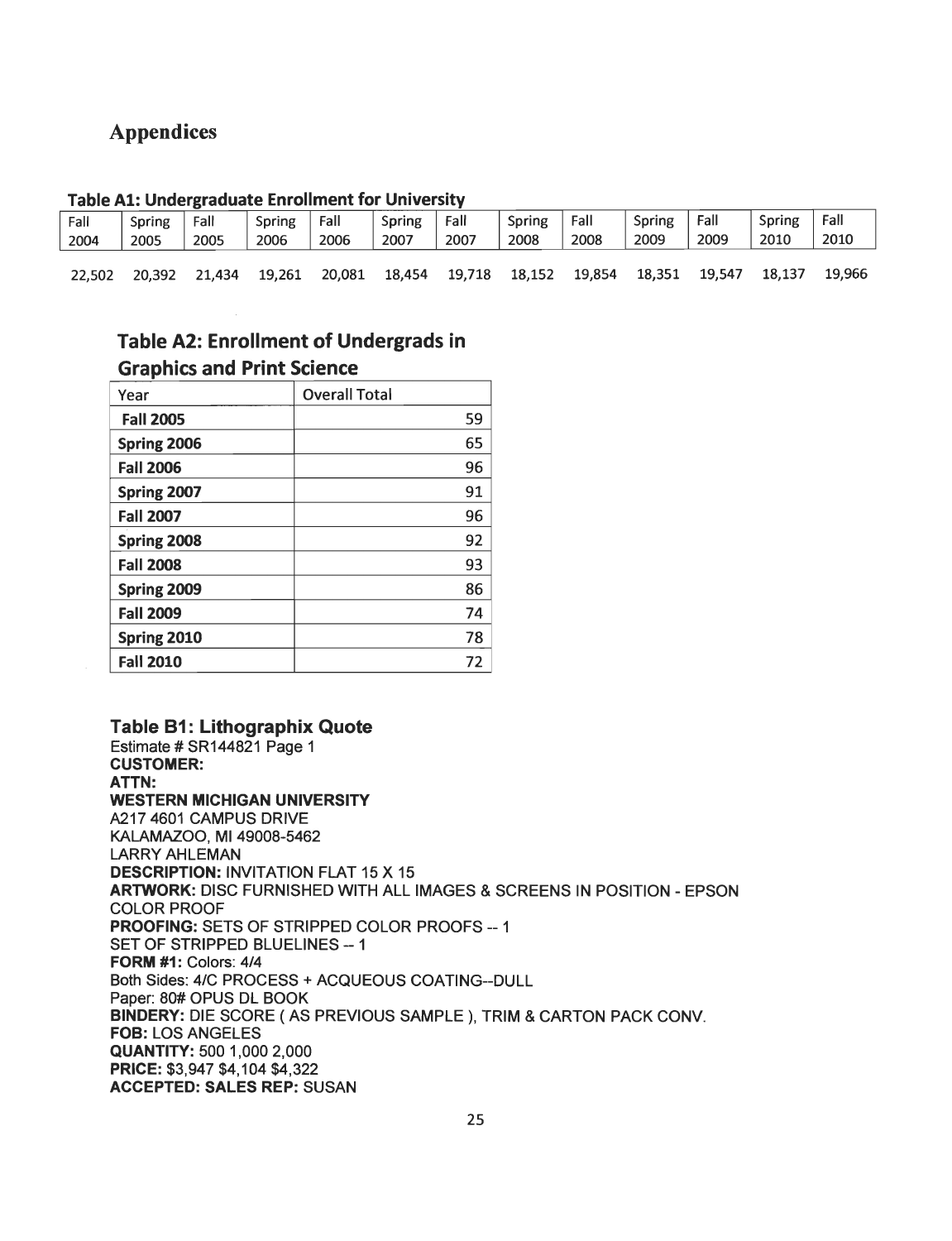#### ROSENBERGBATTAT *APPROVED: DATE: DATE:* October 13, 2010

This quotation is subject to approval of customer's credit and to conformity of final artwork to customer's bid request. All prices quoted are based upon current paper stock cost and are subject to change ifmill prices change. Terms: Net 30 days; thereafter buyer pays interest at 1- 1/2% per month. Upon acceptance of this Proposal, or any modification thereof, Lithographix, Inc. will be entitled to recover all costs that it may incur, including reasonable attorney fees, in initiating any legal proceeding to recover the contract price or any portion thereof. This quotation is<br>subject to the conditions set forth by the Printing Industry of America Lithographix, Inc. and the above named customer. There can be no assignment of the obligation for payment without Lithographix's approval in<br>writing. This quotation is subject to review after 30 days. Changes and alteratio

#### *Table CI: Response Card Mock-Up*

| Please take the time to tell us how this mailed piece affected | Please take the time to tell us how this mailed piece affected |  |  |  |
|----------------------------------------------------------------|----------------------------------------------------------------|--|--|--|
| you. Check the box below that best reflects how you feel       | you. Check the box below that best reflects how you feel       |  |  |  |
| about this piece.                                              | about this piece.                                              |  |  |  |
| <b>CHECK ONLY ONE. A</b>                                       | <b>CHECK ONLY ONE.</b>                                         |  |  |  |
| This printed piece has POSITIVELY affected my decision         | This printed piece has POSITIVELY affected my decision         |  |  |  |
| to join the Graphics and Print Science program.                | to join the Graphics and Print Science program.                |  |  |  |
| This printed piece has NEGATIVELY affected my decision         | This printed piece has NEGATIVELY affected my decision         |  |  |  |
| to join the Graphics and Print Science program.                | to join the Graphics and Print Science program.                |  |  |  |
| This printed piece has NOT AFFECTED affected my decision       | This printed piece has NOT AFFECTED affected my decision       |  |  |  |
| to join the Graphics and Print Science program.                | to join the Graphics and Print Science program.                |  |  |  |
| Thank you for your time. Please place this postcard in         | Thank you for your time. Please place this postcard in         |  |  |  |
| your outgoing mail (no postage required).                      | your outgoing mail (no postage required).                      |  |  |  |
| Mail Stop #5462<br>Department of PCI<br>4601 Campus Dr.        | Western Michigan University<br>Kalamazoo, MI 49008-9945        |  |  |  |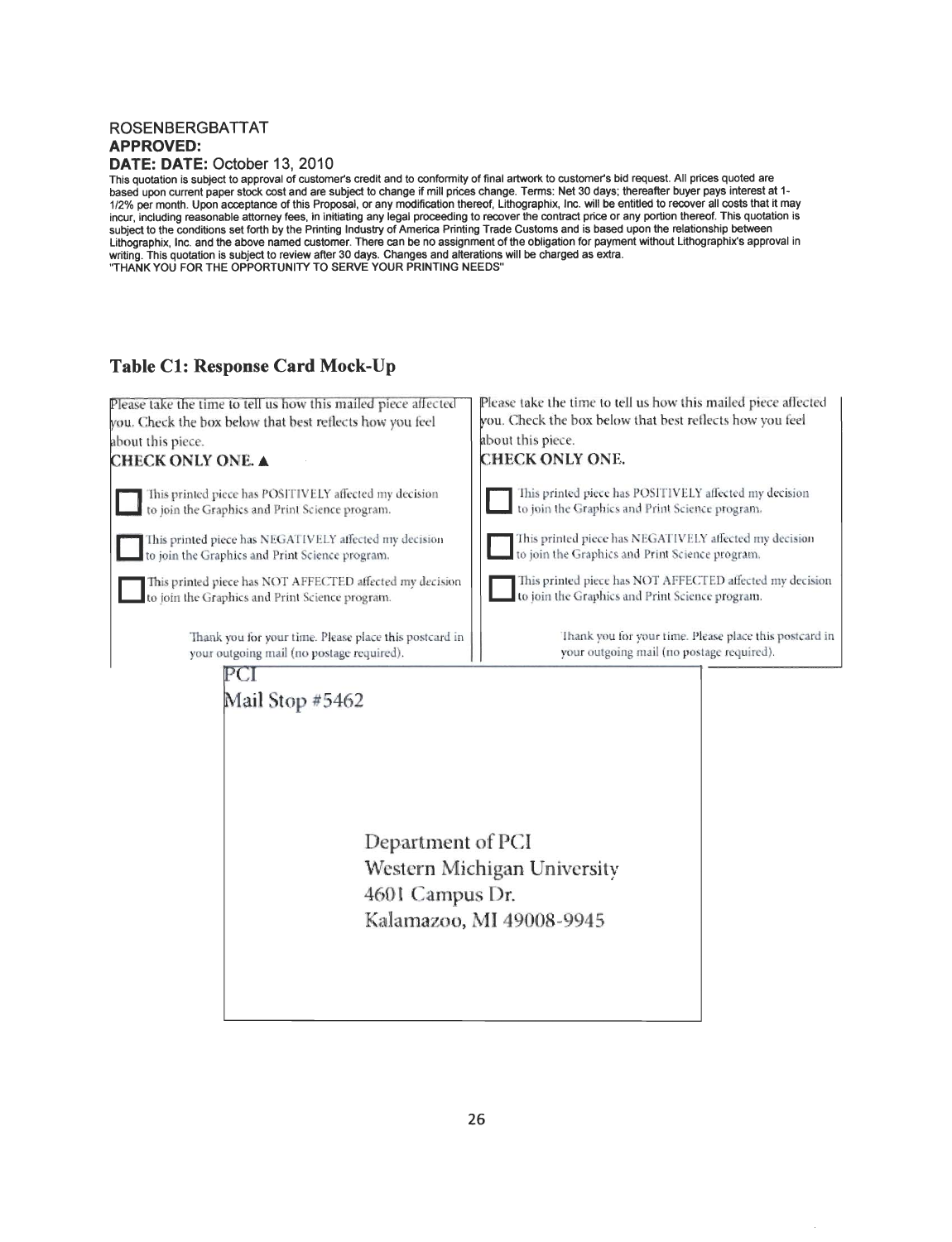#### *Table Dl: Standard Form Letter*

#### Date

Dear Student,

We are looking forward to your arrival at WMU for orientation and the start of the Fall 2008 semester! I'm sure Dr. Raj, our academic advisor, will make you feel at ease when you meet with him to schedule your classes.

We have placed all of our intern applicants for Summer 'Insert Date. In fact, we have more internship opportunities than students to place! Some of the job offers are coming from Battle Creek, Chicago, Detroit, Kalamazoo, and many more locations. Many of the companies have positions available for freshmen and sophomores. In addition, all of our graduating seniors have job offers or have already started their full-time positions. Even in these difficult economic times, our students are finding summer jobs, internships, and full time employment. Why? Our program and students are highly valued in the printing community.

You may be considering taking summer classes at your community college. If so, it might be helpful to e-mail Dr. Raj to ensure that the courses you take will transfer to our program. Dr Raj's email address is raja.aravamuthan@wmich.edu. Please include your WIN number. In addition, you may consider investigating the Western Edge. This new strategic plan can ensure that you save time and money in completing your degree.

It would also be beneficial for you to begin using your WMU e-mail account so you do not miss any important information. If you have any problems with your account, just call (269) 387-5161 and enter 1 at the prompt. Also, if you are interested in connecting with any of our current Imaging students, let me know and Iwill introduce you.

I am here anytime you want to ask a question about WMU or the Imaging program. I answer my calls and e-mails promptly, even in the evening, so please do not hesitate to contact me. As I always tell my students, I am here when you need me!

Sincerely,

Larry Ahleman Master Faculty Specialist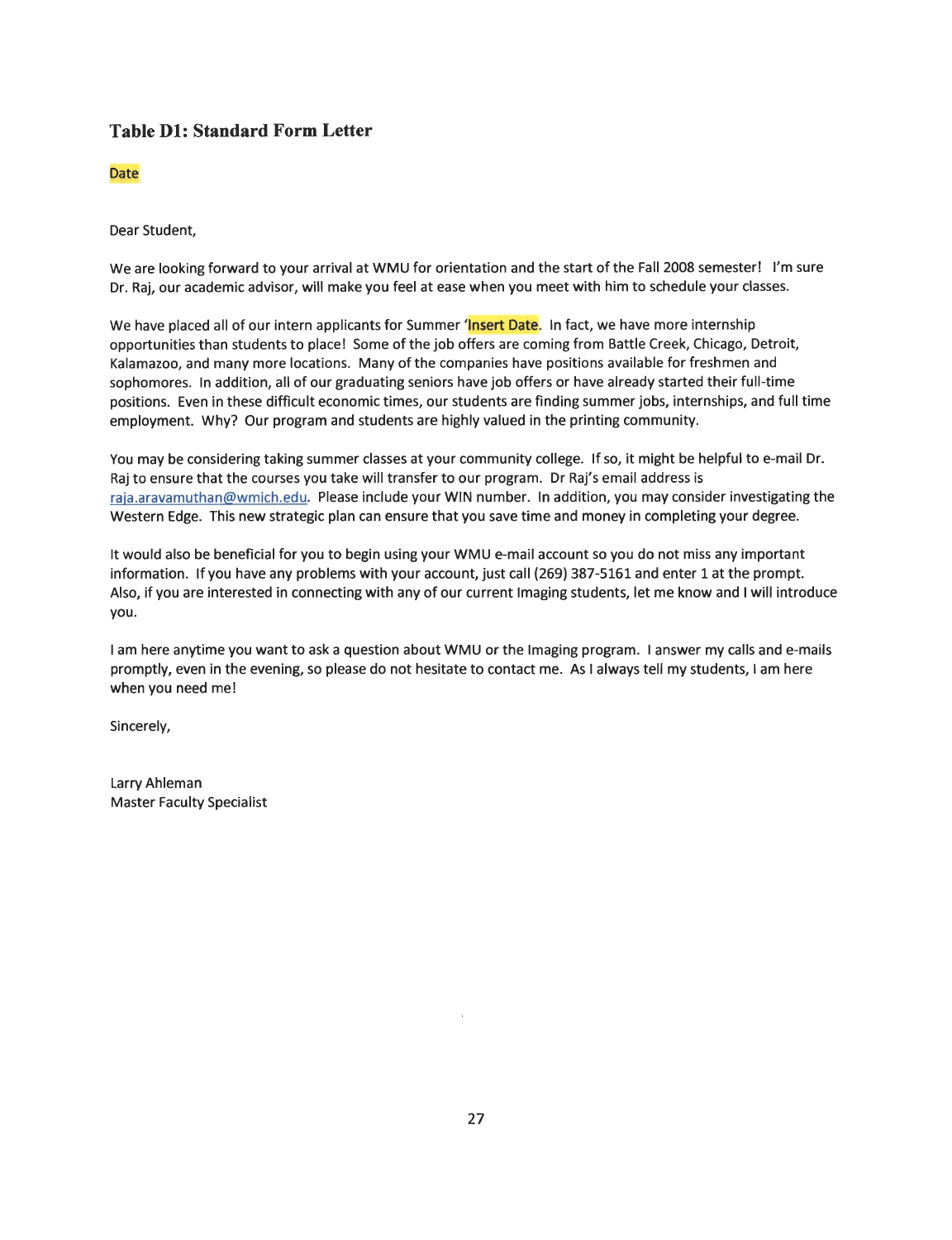## *Table El: Lithographix Piece*



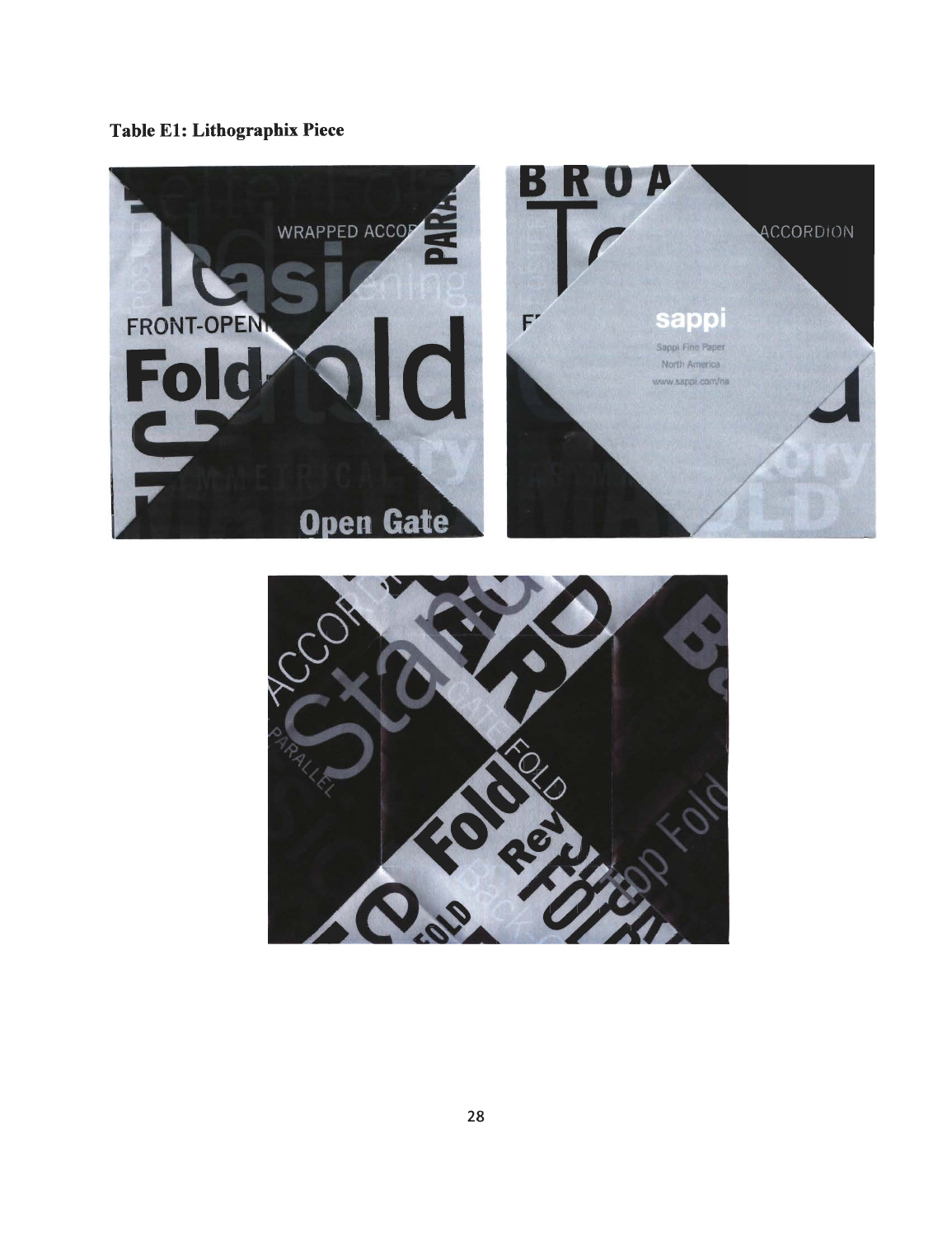## *Table Fl: Graphics and Print Science Recruiting Data Collection Card*

|                                                                  | <b>WESTERN MICHIGAN UNIVERSITY</b>                                                                                                                                                                                                                                                                                                                                                                           |                 |  |  |
|------------------------------------------------------------------|--------------------------------------------------------------------------------------------------------------------------------------------------------------------------------------------------------------------------------------------------------------------------------------------------------------------------------------------------------------------------------------------------------------|-----------------|--|--|
| Department of Paper Engineering, Chemical Engineering, & Imaging |                                                                                                                                                                                                                                                                                                                                                                                                              |                 |  |  |
|                                                                  |                                                                                                                                                                                                                                                                                                                                                                                                              |                 |  |  |
|                                                                  |                                                                                                                                                                                                                                                                                                                                                                                                              |                 |  |  |
| City:                                                            | State: $\frac{1}{\sqrt{1-\frac{1}{2}}\sqrt{1-\frac{1}{2}}\sqrt{1-\frac{1}{2}}\sqrt{1-\frac{1}{2}}\sqrt{1-\frac{1}{2}}\sqrt{1-\frac{1}{2}}\sqrt{1-\frac{1}{2}}\sqrt{1-\frac{1}{2}}\sqrt{1-\frac{1}{2}}\sqrt{1-\frac{1}{2}}\sqrt{1-\frac{1}{2}}\sqrt{1-\frac{1}{2}}\sqrt{1-\frac{1}{2}}\sqrt{1-\frac{1}{2}}\sqrt{1-\frac{1}{2}}\sqrt{1-\frac{1}{2}}\sqrt{1-\frac{1}{2}}\sqrt{1-\frac{1}{2}}\sqrt{1-\frac{1}{2$ | $\mathsf{Zip:}$ |  |  |
|                                                                  |                                                                                                                                                                                                                                                                                                                                                                                                              |                 |  |  |
| Year of Graduation: _________________                            |                                                                                                                                                                                                                                                                                                                                                                                                              |                 |  |  |
| I am interested in<br><b>PAPER</b>                               | <b>CHEMICAL</b>                                                                                                                                                                                                                                                                                                                                                                                              | <b>IMAGING</b>  |  |  |
|                                                                  |                                                                                                                                                                                                                                                                                                                                                                                                              |                 |  |  |
|                                                                  | Please print clearly<br>Mail this postage paid card for more information.                                                                                                                                                                                                                                                                                                                                    |                 |  |  |

*Table Gl: Students in Action for GPS*

 $\bar{z}$